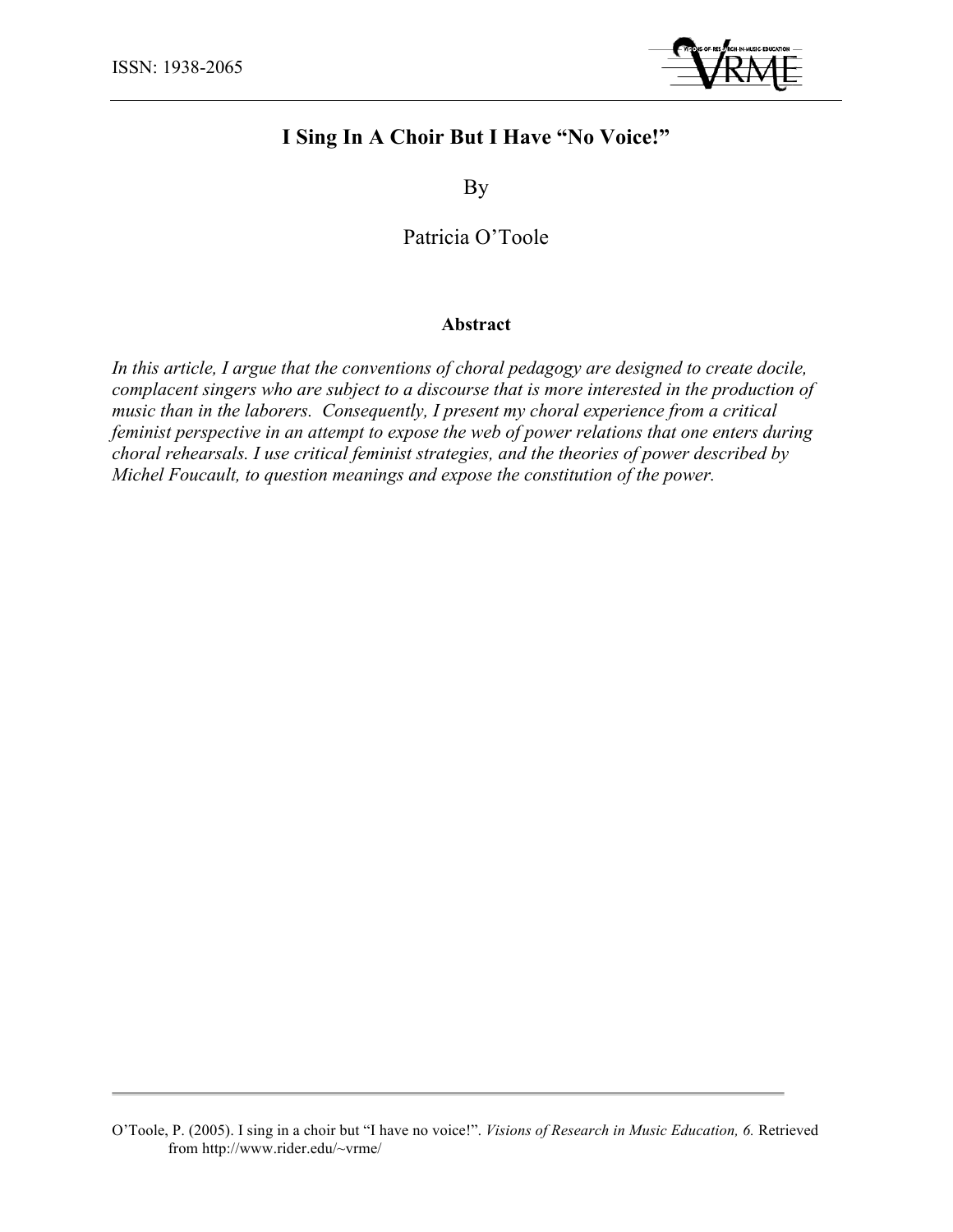Choral rehearsals, choir practice, singing in a choir, vocal ensembles, vocalists – these words conjure up images shaped by a specific vocabulary which translates into practice: the director stands in front of the choir, behind a music stand, and chooses the music to be performed; soprano, alto, tenor, and bass singers stand on risers and sing under, for, or perhaps with the director; choral music, that is, good music is performed; warm-ups, note reading, and singing in tune will yield good performance. The fact that most people probably would agree to this partial image of the choir indicates that ideas about the role of the director and singers, about what kind of music should be sung, about how music is rehearsed, and what entails a good performance have become "normalized" or deemed "common sense" in our society. This "normalizing" process masks the fact that typical choir practices and discourses are fraught with power relations that serve specific interests and intentionally create silences and gaps.

In this article, I tell a story that is a composite of the many choral experiences I have experienced both as singer and director. This is not a happy story. I have chosen not to dwell on the beautiful and aesthetic moments that can occur when making music, because they rarely happen for me as a choral singer or director. I find that the conventions of choral pedagogy are designed to create docile, complacent singers who are subject to a discourse that is more interested in the production of music than in the laborers. Consequently, I present my choral experience from a critical feminist perspective in an attempt to expose the web of power relations that one enters during choral rehearsals.

Feminist criticism offers a lens by which to deconstruct the possibility of universal or absolute meanings such as those promoted through "common sense" pedagogy. This discussion will use critical feminist strategies to question meanings and expose the constitution of the power. Feminist criticism is useful in this sense because women have traditionally been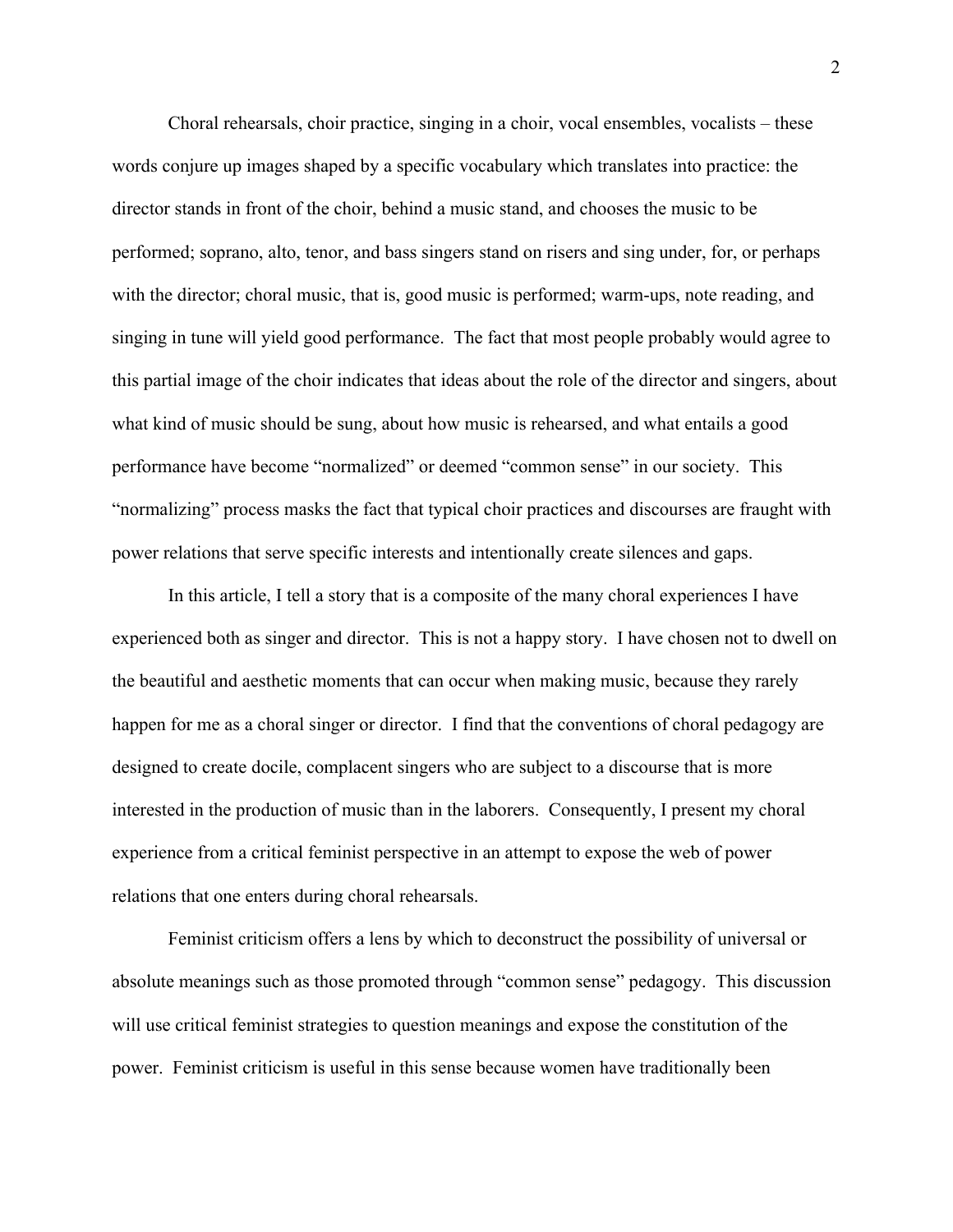marginalized, especially in the music profession, and from this perspective women have asked different kinds of questions in the interest of creating different power relationships. In this article I will use primarily the theories of power described by Michel Foucault. Feminist theory is as diverse as the theorists who use it. In this article, I align myself with the branch of feminism that searches for a non-hierarchical, dialogical description of power relations.

There are four convergences between feminism and Foucauldian theory that are especially useful:

Both identify the body as a site of power, that is, as the locus of domination through which docility is accomplished and subjectivity constituted. Both point to the local and intimate operations of power rather than focusing exclusively on the supreme power of the state. Both bring to the fore the crucial role of discourse in its capacity to produce and sustain hegemonic power and emphasize the challenges contained within marginalized and/or unrecognized discourses. And both criticize the ways in which Western humanism has privileged the experience of the Western masculine elite as it proclaims universals about truth, freedom, and human nature (Diamond & Quinby, 1988, p. X).

It is these four sites – the body, local operations of power, discourse, and the criticism of

Western humanism – that will be the focus of my discussion of choral pedagogy.

Some caveats must be stated about the limitations of my use of narrative. This story should not be read as the ultimate truth about my choral experiences and/or about all choral experiences. The problem of using experience as a pedagogical device is that it is "never as knowable, as universal, or as stable as we presume it to be" (Fuss, 1989, p. 114). In other words, this story does not address the experience that everyone has in choirs, nor does it suggest a belief that everyone might have this experience, although they don't speak about it. Experience is diverse: It is oppositional as well as complacent. Subsequently, I speak of a fictional, personal experience that allows us to devote attention to issues previously ignored.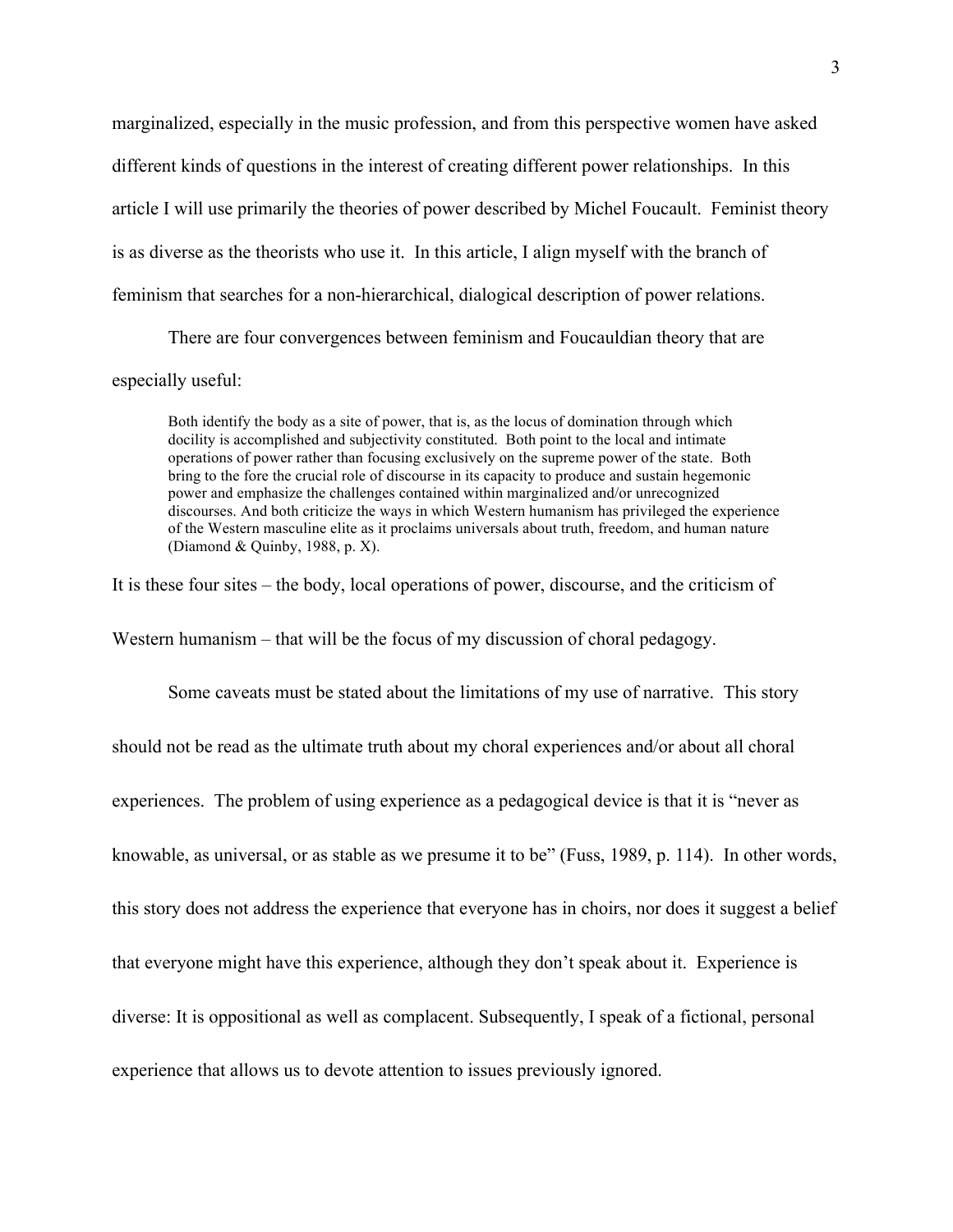In addition, narrative and power interrogation can be used to disassemble and reveal the politics of my own desires as a director, for I unwittingly have become part of the practices that reproduce oppressive, hierarchical power relations and seek to understand how I have been drawn into this construct. Consequently, this text is weighted with my discontent and anxieties about participating in choral music both as singer and director. I aim "for believability, not certitude, for enlargement of understanding rather than control" (Stivers, 1992, p. 424). Finally, the sex of the director in this story is not revealed, because I believe all choral musicians are subject to creating this role because of the way power influences the choral setting.

## **Paradox**

I am now completing a master's degree in choral conducting and a doctoral degree in music education. Yet it has been many years since I have enjoyed singing in a choir, for I find the pedagogy boring, tedious, and over-controlling of my personal, political, and professional interaction with music. My discomfort and dislike for singing in a choir started during my freshman year of undergraduate school, when I was studying to become a high school music teacher. I sang in the school's "top" choir, and I enjoyed a pleasant friendship with the director. I hated singing in this choir so much, however, that for four years I routinely skipped rehearsals or mouthed the words because I was too painfully bored to sing. The director chose "good" music and used humor to get us through the two-hour sessions, but something important was missing. At that time, I did not have the experience to understand what that might be.

Similar feelings of discontent have accompanied me over the last 12 years as I have sung in numerous choirs; I keep singing even though I don't find choirs very exciting on a rehearsal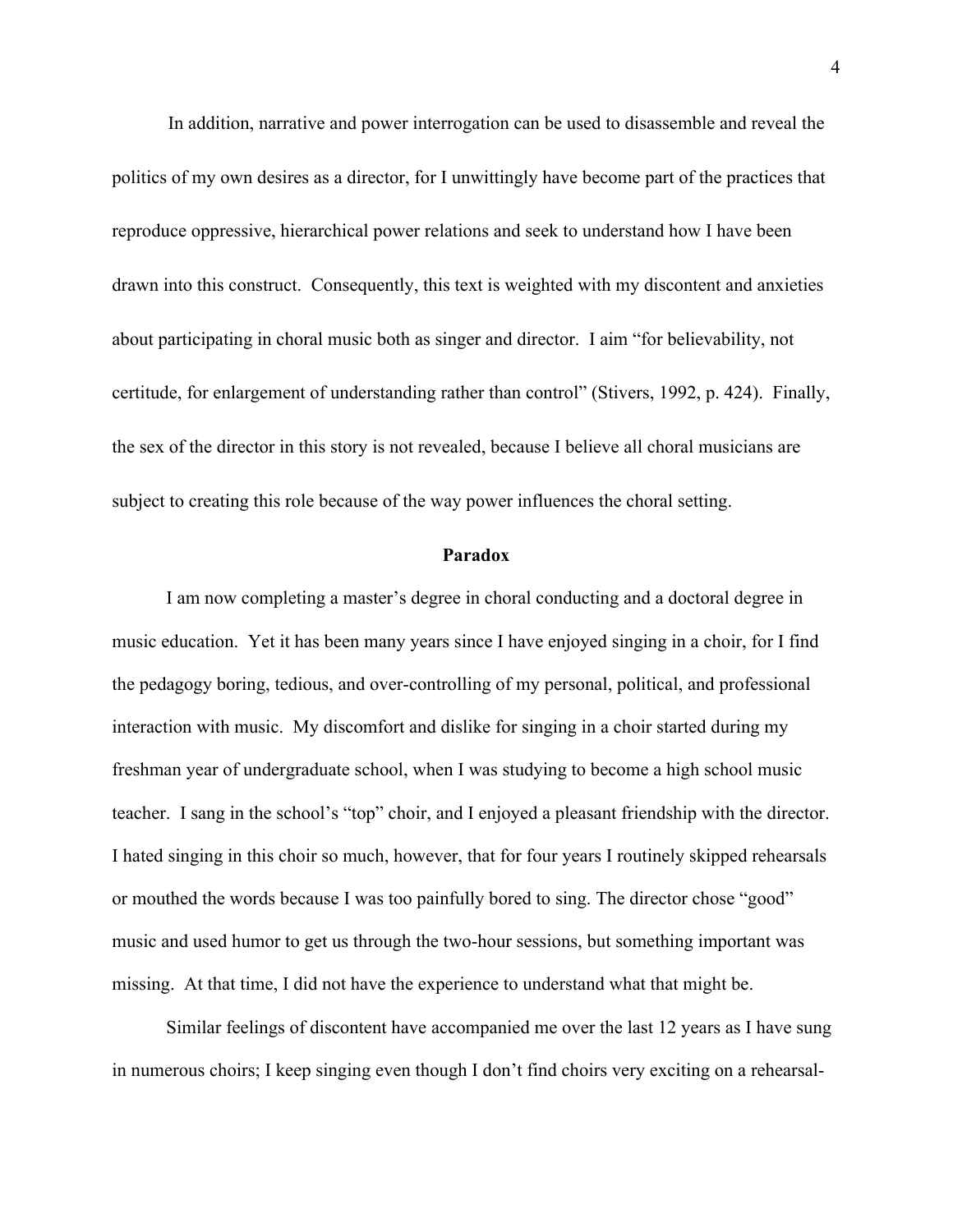to-rehearsal basis. In further contradiction, I presently direct four different choirs. Obviously I find something appealing about directing a choir that does not transfer to singing in a choir.

#### **Power!**

Through the normalizing discourse of choral pedagogy, power over the singers is granted to the director. According to Foucault, discourse "a conversation with a specific vocabulary that intentionally creates ignorance as well as knowledge" is a performance of power. Therefore, discourse is invested with interests that have material effects on the social body (Foucault, 1978; Bartkey, 1988). For example, surrounding the conventions of choral pedagogy is a pervasive discourse that privileges male culture. Historically, choral music has been organized almost exclusively around the contributions, achievements, and advancement of men. Male composers, performers, and conductors have received central attention in historical and theoretical analysis of music. The canonized contributions of these historians and theoreticians, most of whom were men, created the standards by which music is judged worthy of study and performance. By promoting this specific version of history, men have tightly controlled the meaning-making system within music; consequently, the dominant discourse in music is partial to male culture. Further, discourse concerning what is considered "quality" music, how music is thought about and listened to, and how music is talked about in terms of appreciation and aesthetics has been crafted in large part by men and serves primarily the interests of male culture.

The following is an example of how this litany of male achievement has established a prohibitive discourse that prevents the "body" of female musicians from fully participating in music. More women composers emerged in Italy between 1566-1700 than in any previous period in the history of Western music, because society considered the study of music appropriate for well-bred young girls and suitable for those entering religious orders. From their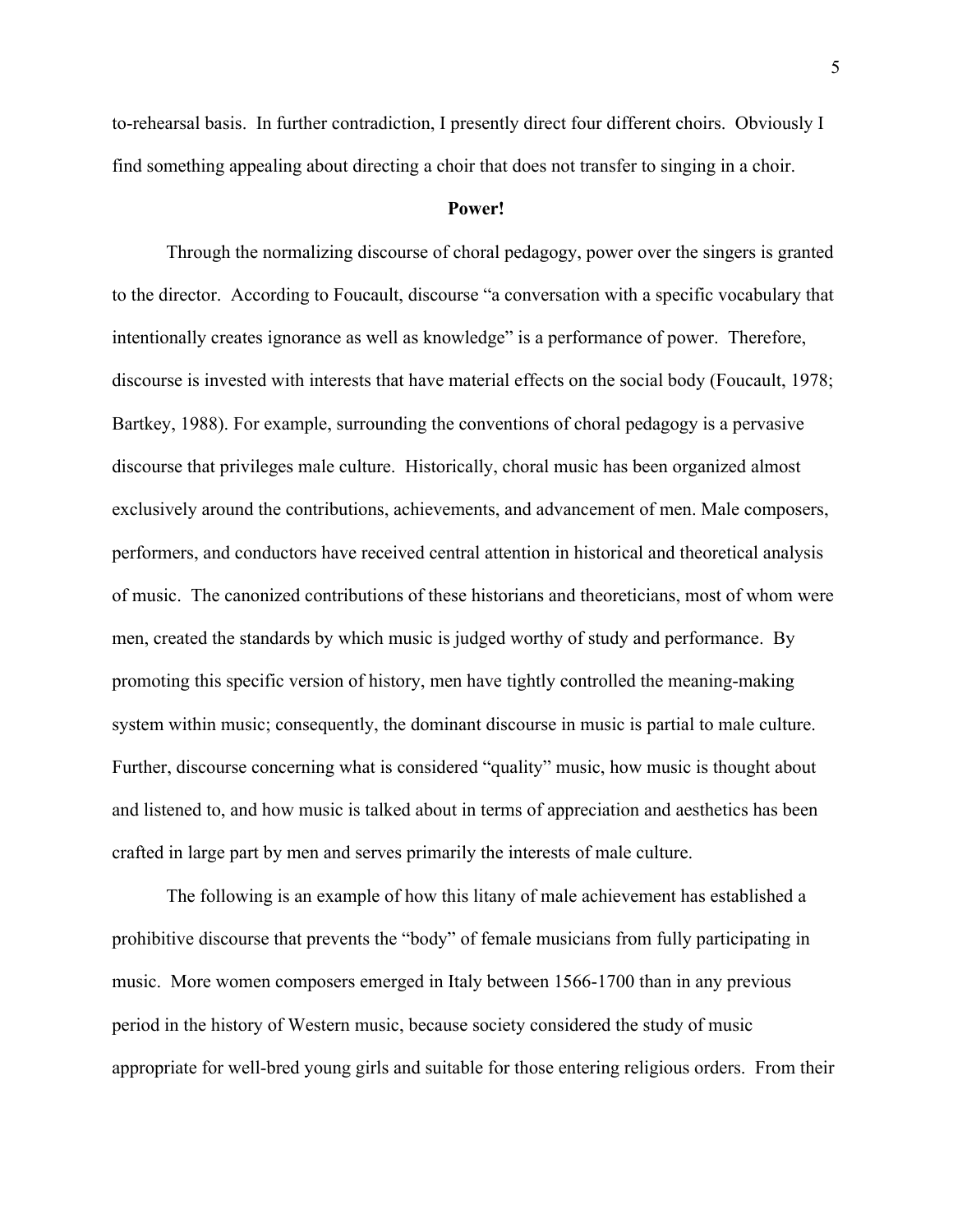study, many women began to compose but were excluded from full participation in the musical mainstream by a strict policy, sanctioned by sacred and secular institutions, against hiring women (Bowers, 1986). Historians and theoreticians have named these women and their compositions "naïve" and proclaimed them unable to match standards achieved by male composers of that era. This discourse has succeeded in excluding these Italian women from full participation in music making.

Discourse is powerful. As it creates a specific practice, it also creates a means to silence alternative (e.g., female versus male composers). It is this same hegemonic insistence that prevents alternative practices from being accepted within choral pedagogy. Through the efforts of feminist musicologists operating within alternative discourses, these compositions and knowledge of their social and historical environment have been made available for study and performance. The dominant discourse continues to represent these compositions as substandard to the canon produced by males by maintaining a context in which the two canons are continuously compared.

# **Hopeful**

I recently sang in a unique choir associated with a small college and composed of approximately half community members and half students. This was a remarkable group due to the individuals' cumulative experience and knowledge, for many of the members held advanced degrees in music, others had sung in top-notch college programs such as those at St. Olaf and Luther College, and several were excellent musicians although they had no "formal" university training.

I was excited about the possibility of singing with these experienced musicians and of having rehearsals that were inspiring, intellectual, and creative. I hoped that collectively we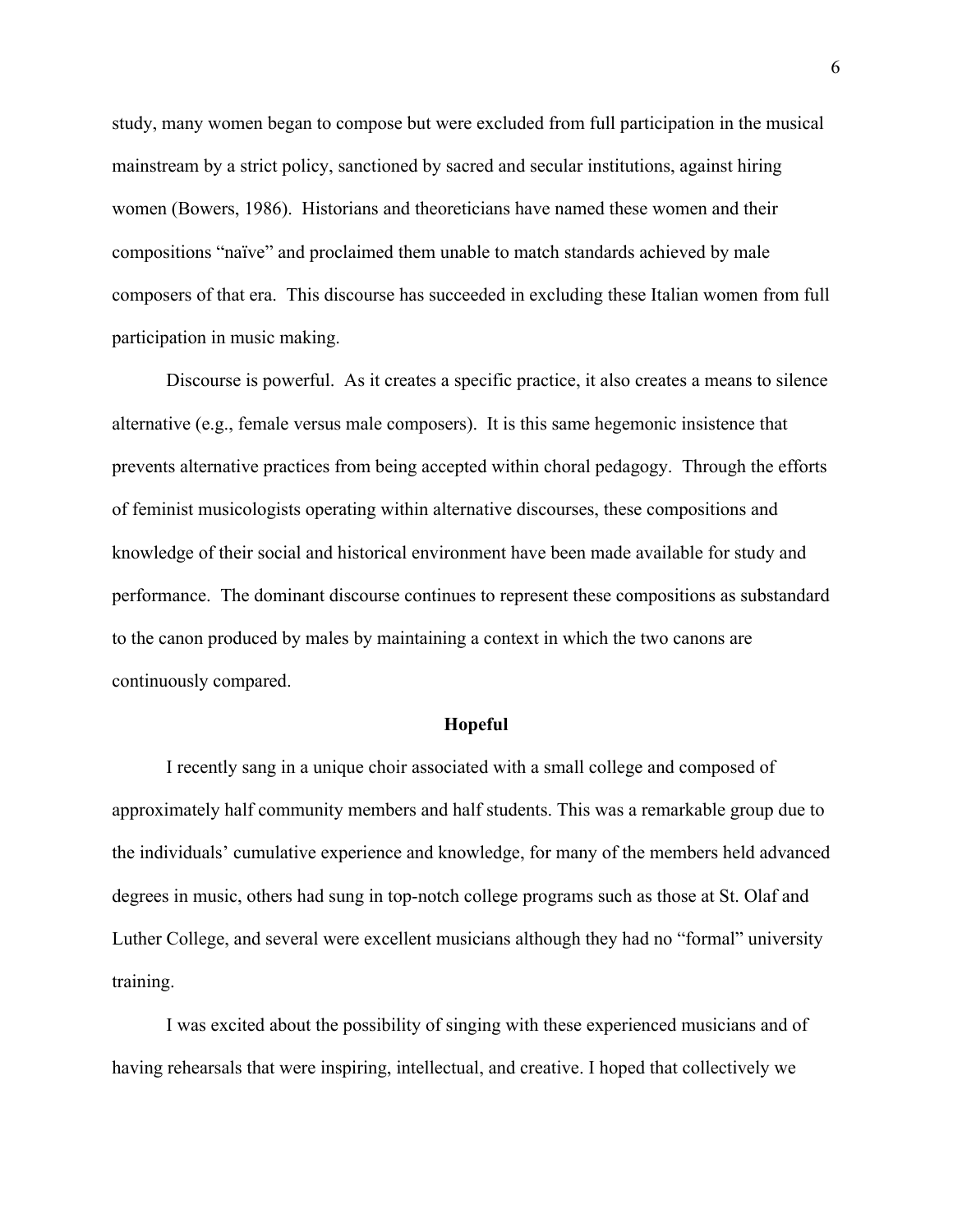could shape and craft challenging choral music. But this choir became like every other choir in my experience, despite the talent of its members, as the director rehearsed us in a "traditional" manner: 10 minutes of warm-ups, followed by 80 minutes of learning notes, phrasings, pronunciations, nuances, and so on. These skills were determined exclusively by the director and "taught" to us as we stood silently on the risers. What made this particular situation worse than others was the director's air of antagonism, projected in order to get the most "music" out of us. In using this teacher-directed, antagonistic, hegemonic approach, the director effectively silenced the wealth of talent and experience within this group, and once again recreated for me the boring, tedious, and personally exclusive rehearsal process.

## **Discipline**

In a poignant critique of modern society, Foucault has argued "that the rise of parliamentary institutions and of new conceptions of political liberty was accompanied by a darker counter movement, by the emergence of a new and unprecedented discipline directed against the body" (Bartkey, 1988, p. 61). This "new" discipline of the body, which focuses on self-regulation as opposed to self-flagellation, extends beyond political allegiance or the appropriation of the products of its labor; rather, it invades and regulates the economy and efficiency of the body's every movement. According to Foucault, these disciplinary power relations are played out in armies, schools, hospitals, prisons, and factories. The aim of this discipline is to produce a body that is more efficient and productive:

What was then being formed was a policy of coercions that act upon the body, a calculated manipulation of its elements, its gestures, its behavior. The human body was entering a machinery of power that explores it, breaks it down, and rearranges it. A "political anatomy." which was also a "mechanics of power," was being born; it defined how one may have a hold over others' bodies, not only so that they may do what one wishes, but so that they may operate as one wishes, with the techniques, the speed, and the efficiency that one determines. Thus, discipline produces subjected and practiced bodies, "docile" bodies (Foucault, 1979, p. 138).

The production of "docile bodies" requires that disciplinary constraint be applied to the process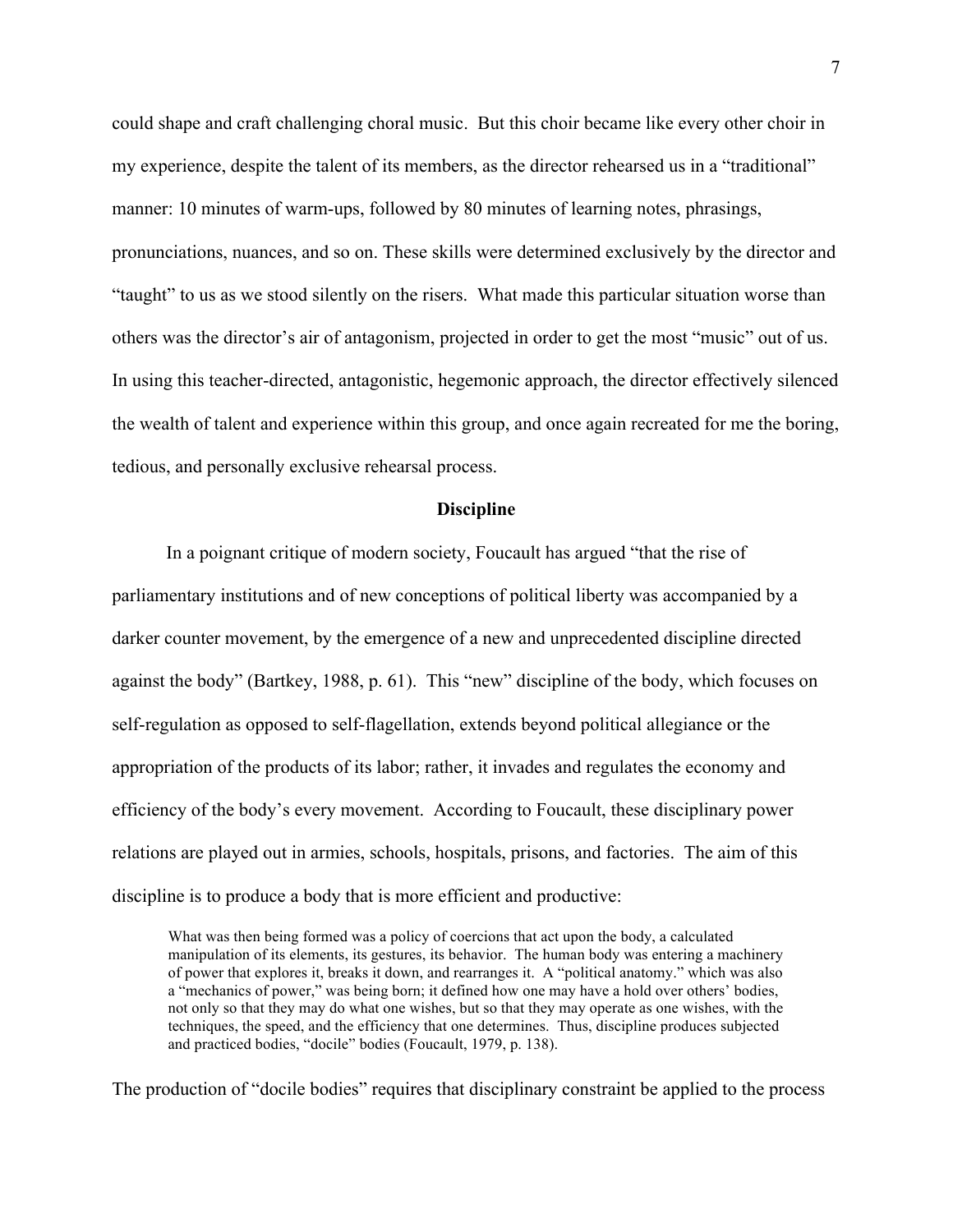of bodily activity, not only to results. This "micro-physics" of power fragments and partitions the body's time, its space, and its movements (Foucault, 1979, p. 28). In terms of the bodies as they are practiced within a choral rehearsal, docility is achieved through architecture. The choir is enclosed in a room and distributed upon the risers according to voice type, and possibly according to talents. The director is then positioned in front of the choir, so singers see the director primarily and each other only peripherally. All attention and focus moves vertically toward the director. Horizontal interaction that might create "dangerous" community among the singers is strongly discouraged by the director as a distraction from the focus on music-making, that is, from the director's control.

Further, during performances the director overtly accepts credit for the choir's work. Even though the director may not personally feel solely responsible for the choir's product, the architecture and discourse surrounding concerts certainly suggests it. Because of how subjectivities are constituted through bodily coercion, (e.g. the physical positioning of the director in front of the choir is "taken for granted" and not considered a problem), it is difficult to conceive of a different physical structure for choral rehearsals.

The only architectural variation in my experience involved the singers' making a complete circle around the director, which did not change the power structure; it only made me self-conscious of the disciplinary gaze of each singer *and* of the director, as all were positioned to observe my every movement. This circular formation had the potential for new and different meanings like "trapping" the director and overturning the power relations, but the director's disciplinary power induced instead, in me at least, a state of self-conscious and permanent visibility that assured the automatic functioning of power. One of the goals of disciplinary power, then, is to prevent alternative meanings from being implemented (Foucault, p. 201). In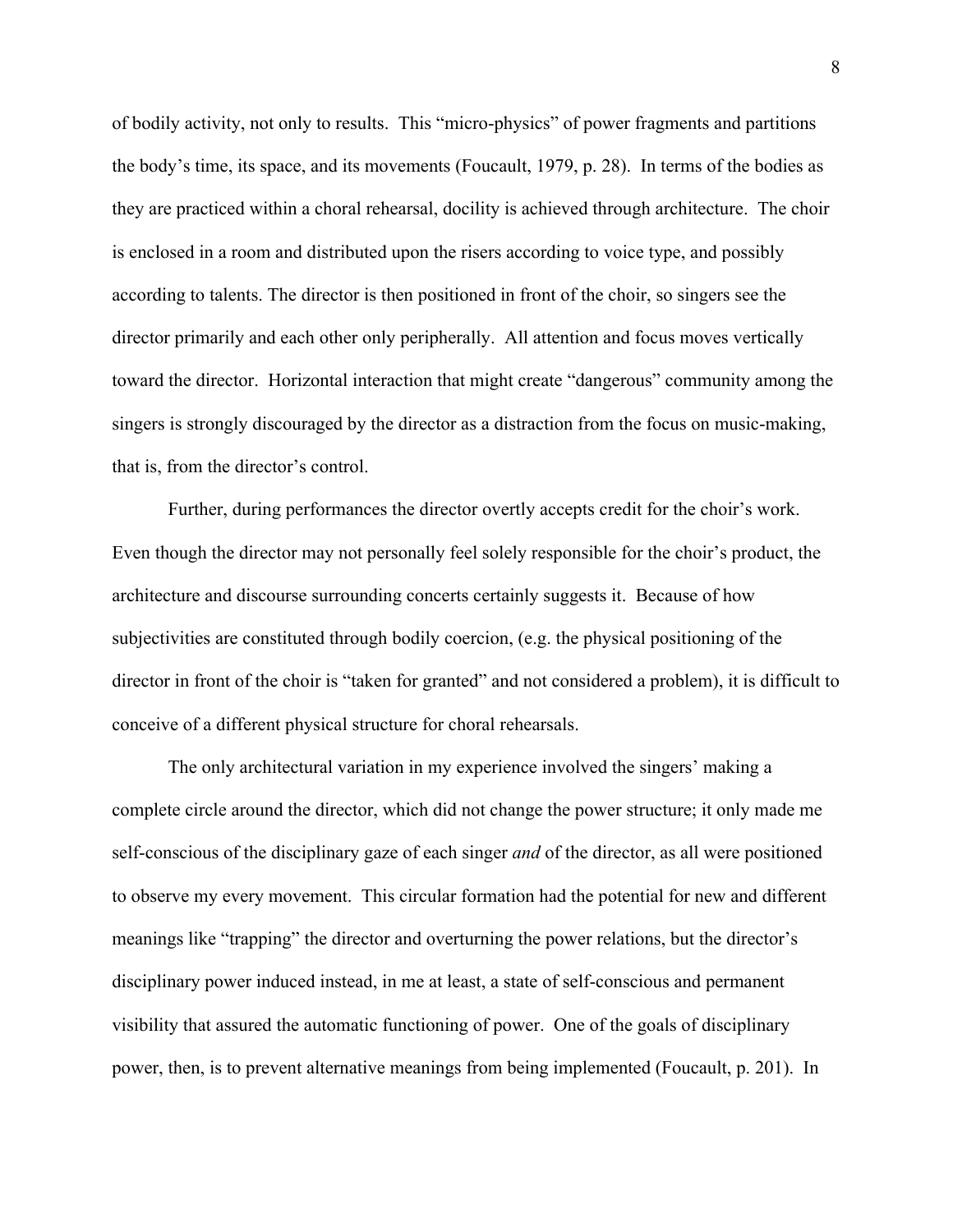this case, the singers maintained roles of self-discipline and never considered turning on the director.

Disciplinary power over the bodies of singers exists not only in the architecture of the choral rehearsals; it also exists in the hegemonic discourse that gives privilege and primacy to the director. The tenants of this discourse begin with the notion that choral music is part of the "official" or "high arts," as distinguished from other categories of creativity such as pop art, hobbies, or crafts.

The fact that these forms of creativity are distinguished from each other suggests a preponderant ranking accompanied by a value system. Within choral music, there is a similar ranking of knowledge and skills that sorts people into power-laden categories such as director and choir member. This sorting is made possible by the existence of institutionalized knowledge which consists of musical skills such as sight- reading, ear-training, and analysis abilities; knowledge of historical time periods and performance practices; and performance skills like vocal abilities and conducting skills. This "legitimate" knowledge is valued and promoted over other types of knowledge such as social skills or love of singing.

Music institutions contribute to this hegemonic process by granting degrees which sanction "legitimate" knowledge and skills. Someone who has acquired institutionalized, sanctioned knowledge has the credentials to inhabit the role of director; this is an example of the Foucauldian notion that knowledge equals power. The role of the singers, according to this discourse, is occupied by people who have not acquired director credentials and thus, in the power relationship, are subordinate to the director. By inhabiting the role of "singer," choir members agree to abide by the relations of power created by this ascendancy, even if they also possess sanctioned, institutionalized knowledge.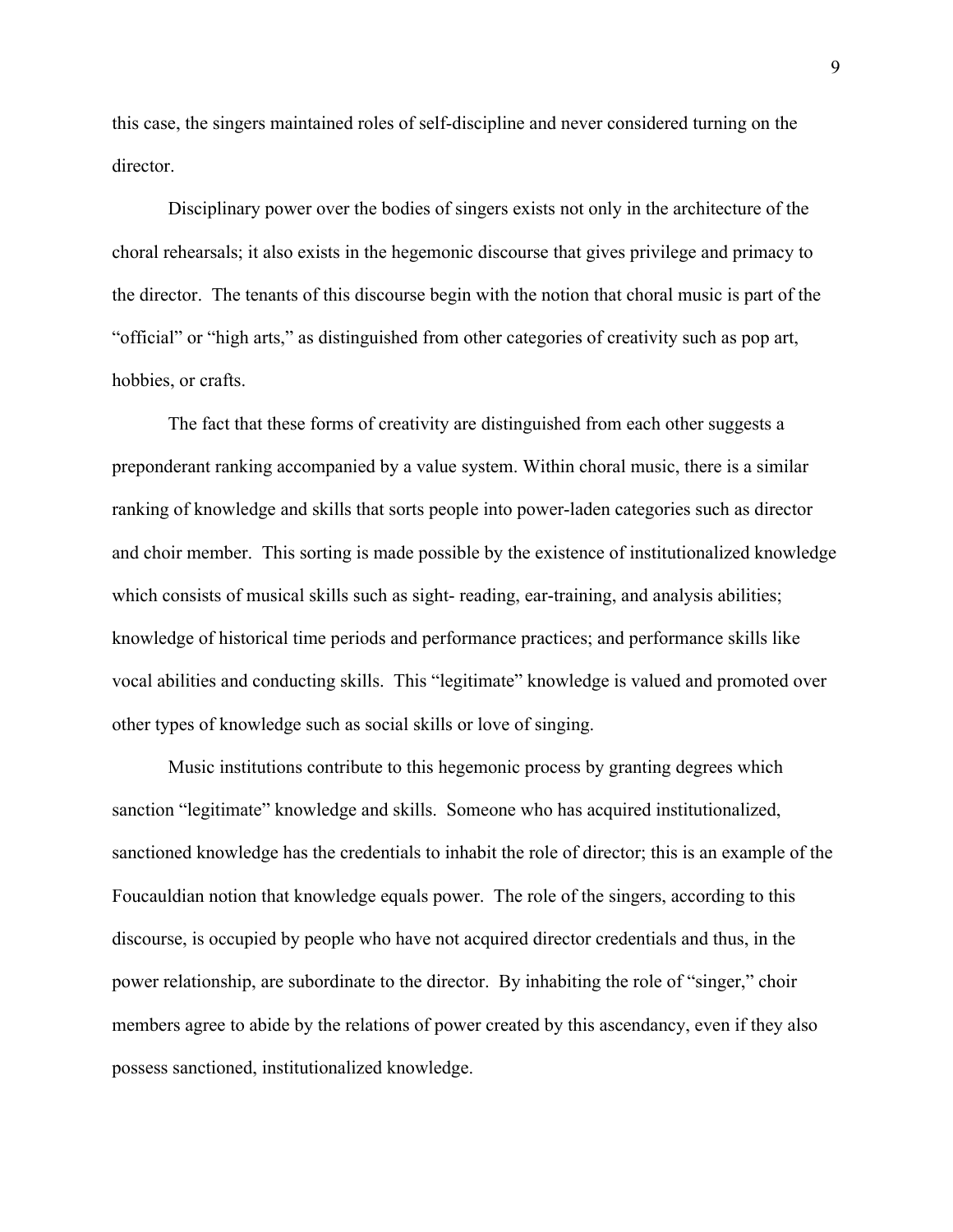Disciplinary power is inegalitarian, as the differences in role responsibilities between the director and choir members indicate. Within this normative discourse, power and privilege are granted to the director because it is more efficient for one person, rather than a committee, to make decisions. However, both the roles of director and singer are subject to the discipline of music, in that there are expectations of and limitations to both roles. The position of director is defined by acquired institutional knowledge that disciplines the physical behavior and subjectivities of the director, just as the position of singer is subject to the discipline of the director.

Returning to my experience, it is through the conventions of choral pedagogy, as accepted by both singer and director, that the choir member's experience and knowledge were silenced. It is a paradox, then, that within the space of choral rehearsals, singers are expected to have no voice!

# **Frustration**

The director of the choir in this story, inspired by our first concert, programmed an extremely difficult, demanding, and musically interesting second concert. Unfortunately, the director also modified rehearsal techniques to reflect the arduous nature of the music, becoming abusively demanding toward singers and repetitively emphasizing technical aspects of the music. Using the arrogant mantra, "I'm only making sure that we reach our full potential," the director sought to justify this negative pedagogy. Consequently, we spent hours poring over phrasing and word accents, finely tuning intonation, carefully forming vowels to achieve an impeccable blend, and never mentioning things like the singers' interaction with the text, or with each other, or the overall affective experience.

As is the choral tradition, all technical and musical choices were determined by the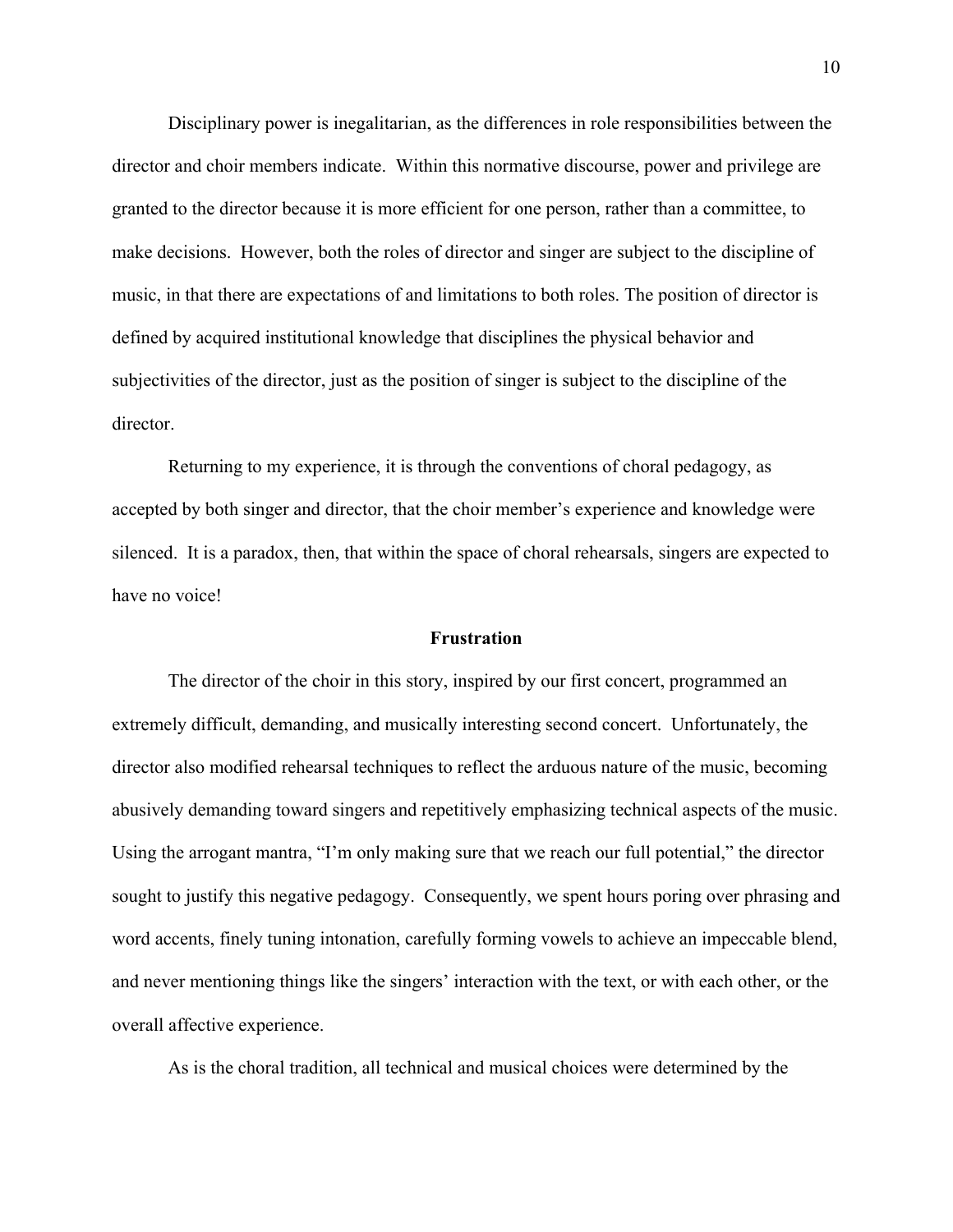director as the singers stood subdued on the risers. Occasionally, choir members sought to participate actively in the rehearsals by joking to relieve the pressure or by inquiring about the background or translation of the music. In reaction to the interjections, the director curtly reminded us that our task was to learn the music; "interruptions" only detracted from this process. I was frustrated that the director saw inquisitive comments as distractions, but the director clearly felt that we should solve these problems on our own rather than waste "valuable" rehearsal time. It quickly became obvious to me that the music and the performance of it were much more important to the director than the experience of the singers.

Further fracturing any sense of community, the director insisted on naming or drawing attention to the section that was having problems. For example, the choir once started a piece of music five times in a row after singing only the first phase. The "problem" was with the sopranos, and the director felt that each mistake had to be named and corrected immediately. This method created tension and a sense within the choir that the sopranos were not doing their part, that they were a problem, and that their contribution was somehow "less" than those of other choir members. Because of the general air of discomfort, comments were mumbled from within the choir: "Learn how to read, sopranos," and "This would be a great choir if it weren't for the sopranos." As a soprano, it was difficult not to take personally this release of frustration by the other choir members. It also irritated me that the blame fell on the sopranos instead of the director; after all, it was the director's pedagogy, not the sopranos' lack of effort, which created the tension that caused individuals to turn on each other.

The most frustrating aspect of the director's pedagogy was the construction of the aesthetics of the music entirely independently of the experience and talent of this choir. The director came to rehearsals with a particular musical sound already imagined, and it became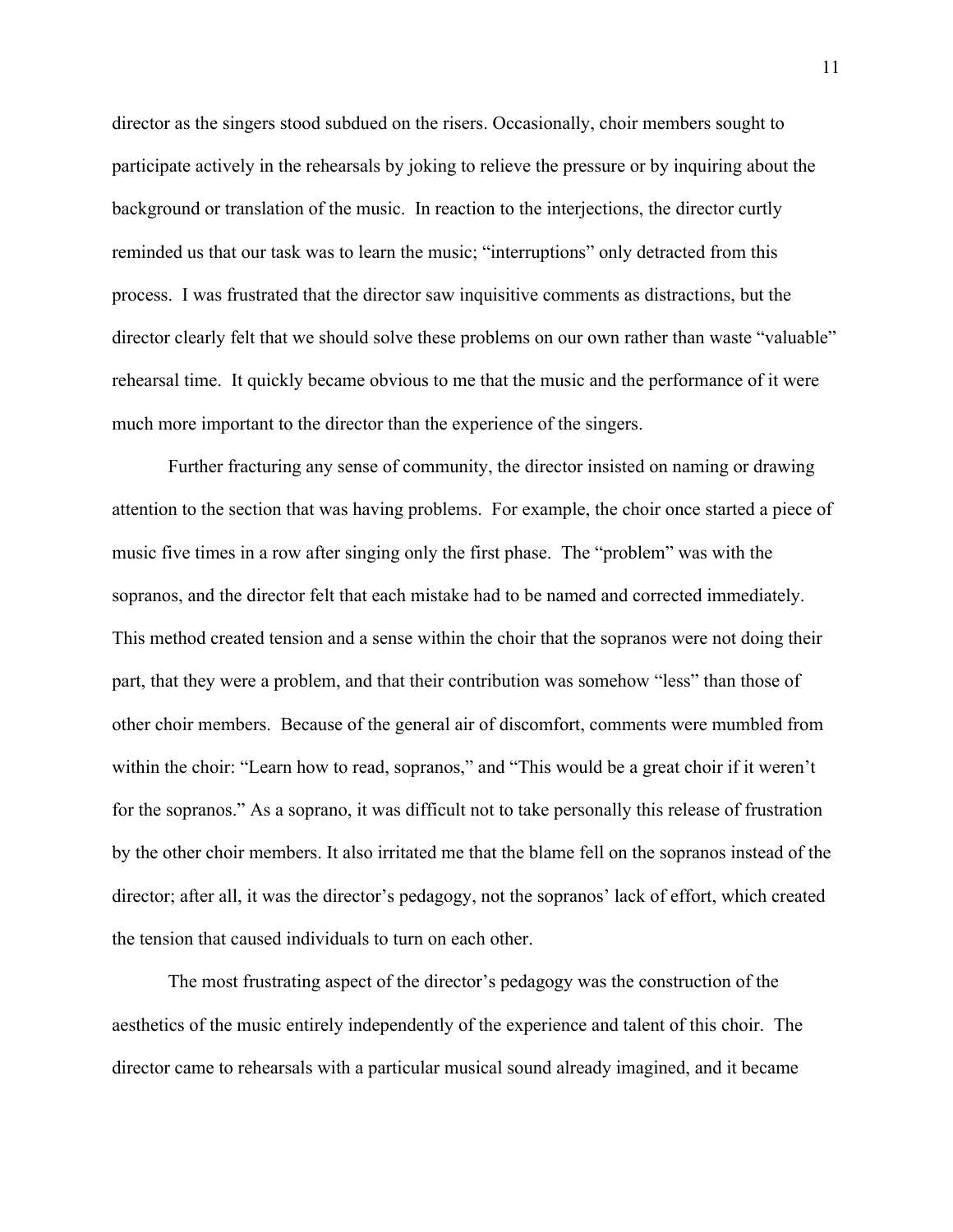obvious that it was the choir's job to bring the director's internalized sense of the music to life. In other words, the music was not crafted from within the choir's collective knowledge and experiences.

The most blatant example of this was the manner in which the director taught a Mendelssohn partsong, diligently sculpting our singing of each phrase until the music and the German text came to life with a sense of energy and excitement. Yet the singers were never given a translation of the text. I knew by the sound of the music that it was about hunting; otherwise, I had no idea what we were "bringing to life." The director praised our performance, so we must have matched the internalized aesthetic. As a performer, however, it was extremely unsatisfying to construct aesthetic phrases and nuances out of nonsense syllables, to feel literally like an instrument. It was equally unsatisfying to perform an entire concert into which I had no creative input. Completely ignoring the talent and experience of this well-informed choir, the director alone was able to define and create the music that she or he desired.

#### **Surveillance**

Every detail of a choral rehearsal suggests discipline, from the manner in which music is taught and discussed, to the learned and highly refined gestures of the conductor. According to Foucault (1979), discipline allows for the meticulous control of the operations of the body, assures the constant subjection of its forces, and imposes upon them a relation of docility-utility (p. 136). This meticulous control is achieved by controlling and defining each movement, gesture, and attitude, and the rapidity by which these happen. Further, the body's movement is economized and made efficient through a constant process of persuasion (Foucault, 1979, p. 136).

The creation of the individual and collective choral body is an embodiment of this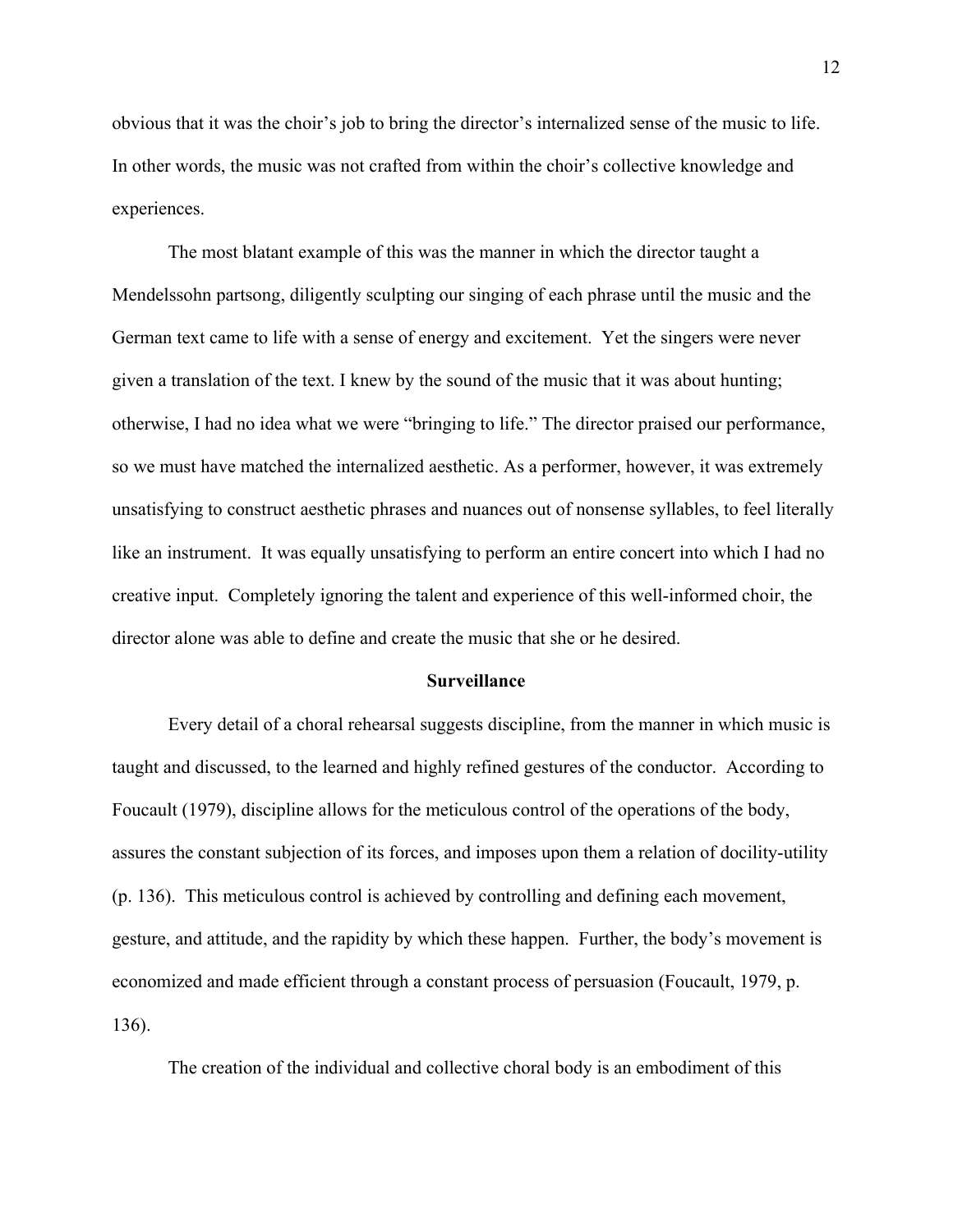meticulous control. The choral body does not exist naturally; rather, it is an instrument made through discipline. Directors carefully construct the way the body is held, the manner in which specific muscles are used for breathing, and the physical shape of the internal and external mouth. In addition to the physical choral body, directors also discipline the emotional and mental choral body by condoning desired behaviors and attitudes and by valuing the knowledge belonging to directors over the experience of the singers. This intellectual, emotional, and physical control creates a practice by which every part of the singers' involvement is subjected to disciplinary power. Etymologically, by calling itself a discipline, music draws attention to its technologies of power for creating the practiced and subjected body.

In addition to the meticulous defining of the choral body, discipline is maintained by subjecting the singers to a process of "individualization." Foucault suggests that "individualization" maintains power by sorting individuals according to the demands of the system (p. 141). For example, through the audition process the director knows each singer in terms of a voice part, a quality of voice, a set of musical skills determined as either strengths to be used or weaknesses to be disciplined, and in terms of previous choral experience. With this knowledge, the director then constructs the choir and determines how to discipline the group to efficiently produce good music, or to help the choir "live up to its potential." According to Foucault (1979), this continuous process of individualization is power in practice. In the choir of this story, the director never knew our specific social histories, desires, and needs. It was more efficient for the director to use only institutionalized knowledge to deal with the singers as rigidly defined bodies rather than to address our messy, and not so easy-to-discipline social histories.

According to Foucault, it is the "docile" (p. 135) or the easily manipulated body that is a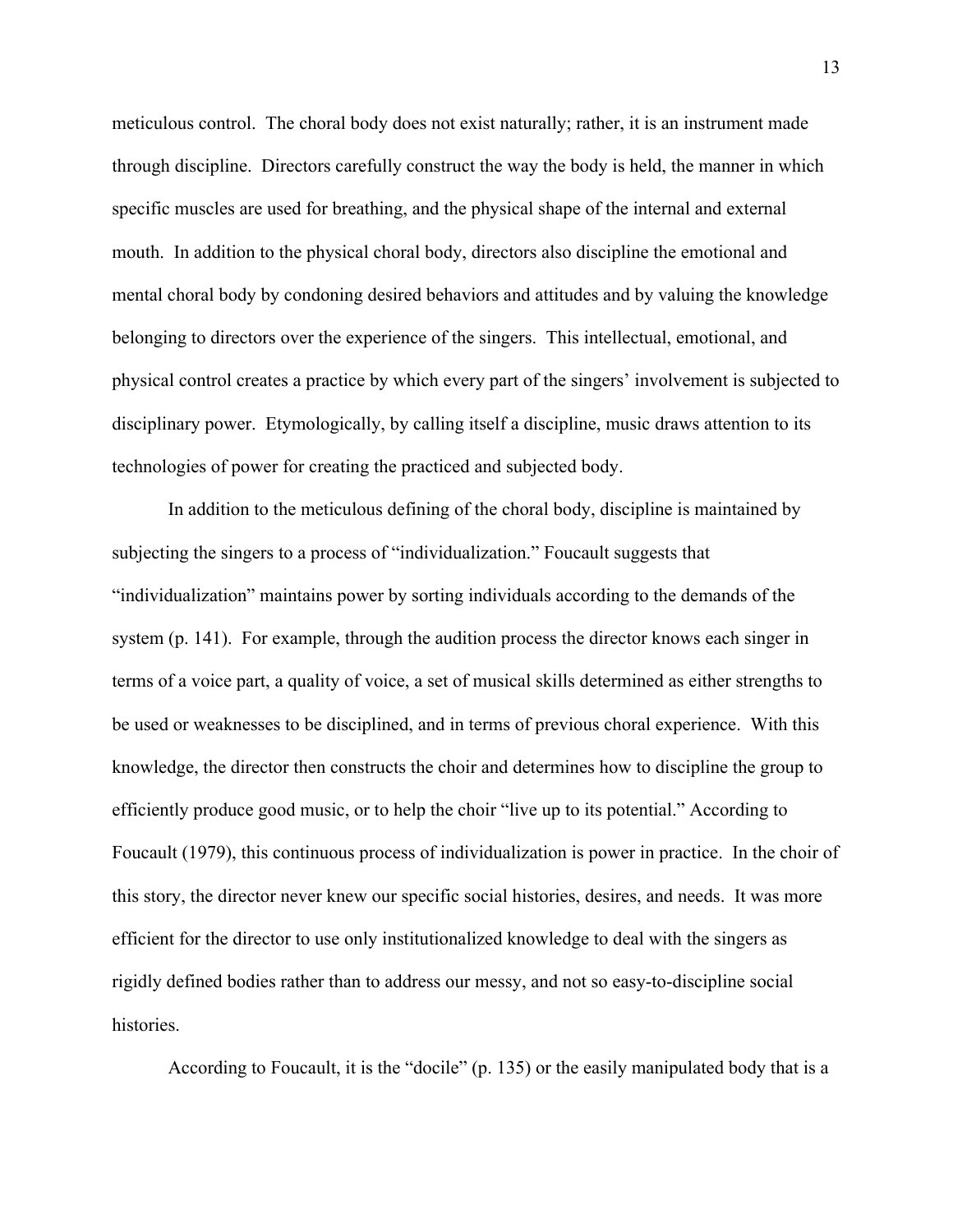requirement for and a product of this machinery of power. The submissive body is easily subjected to discipline for the purpose of efficient productivity. The director in this particular choral experience kept our bodies highly disciplined. S/he controlled our physical responses by making it seem inappropriate to ask questions or to confer with other choral members. S/he disciplined our effective and aesthetic responses by dictating the expressive and interpretive parameters of the music by choosing to not share with us translations of foreign texts and by choosing repertoire that included many misogynistic texts. While our exteriors conveyed activity, beneath that was a barrier of self-induced docility. The director probably would argue that our rehearsals were models of productivity.

Such rigid control cannot be maintained without a relentless system of self-surveillance; otherwise, why would individuals submit themselves to such a restrictive supervision of power? The director plays a role in promoting and maintaining the insistent disciplinary power, and each individual participates as well through self-discipline. This regime of asceticism is the essence of Foucault's disciplinary society and is described in Bentham's model prison, the Panopticon. Bartkey describes is succinctly:

At the periphery of the Panopticon, a circular structure; at the center, a tower with wide windows that opens onto the inner side of the ring. The structure on the periphery is divided into cells, each with two windows, one facing the windows of the tower, the other facing the outside, allowing an effect of backlighting to make any figure visible within the cell. "All that is needed, then, is to place a supervisor in a central tower and to shut up en each cell a madman, a patient, a condemned man, a worker or a schoolboy" (Foucault, 1988, p. 200). "...the effect of this is to induce in the inmate a state of conscious and permanent visibility that ensures the automatic functioning of power" (Foucault, 1988, p. 201); each becomes to himself his own jailer. This state of conscious and permanent visibility is a sign that the tight, disciplinary control of the body has gotten a hold on the mind as well (p. 63).

Within the discourse of music exist standards by which we all survey and discipline ourselves. For example, a person hums a pleasant melody and wonders whether or not s/he is a "good" singer; or a person learns to play the guitar by ear but wonders how much better s/he might be if s/he learned to read music. Comments like "I could be better if…" indicate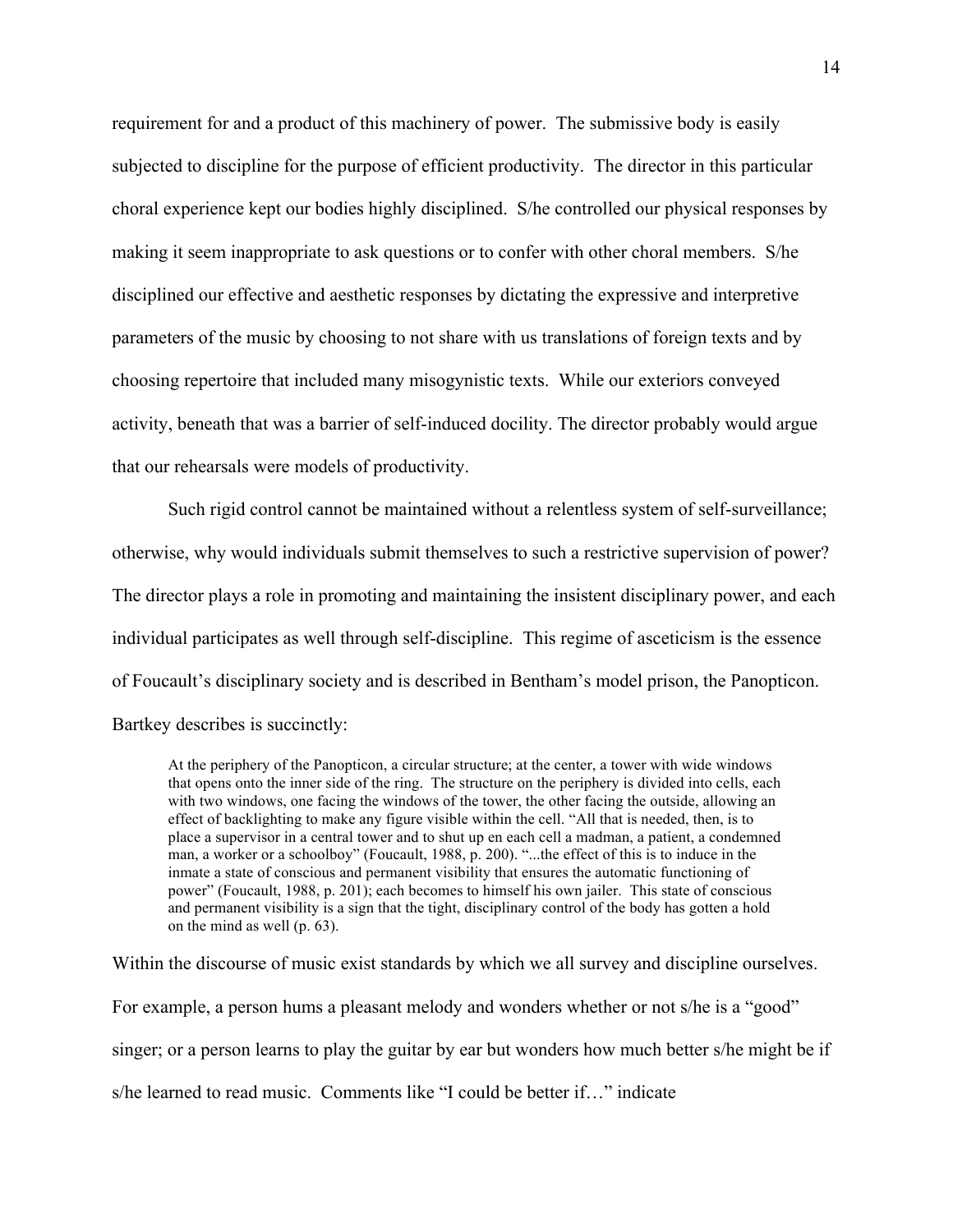that constant and voluntary surveillance and disciplining are the metaphoric Panopticon in operation. Choral singers are exposed to the same power relations; they are visible to the director in the tower of the Panopticon who can not only see, but also presumably hear each and every singer. Ironically, it is the singers, rather than the director, who subject themselves to the transforming pedagogical conventions of the discipline of music. What is insidious about this process is that this disciplinary coercion establishes "a constricting link between increased aptitude and increased domination" (Foucault, 1988, p. 138). Consequently, the "better trained" the musicians, the more forces of domination act upon them.

# **Blame**

The sopranos were the director's favorite target. I believe the sopranos were as talented and as hard-working as the other sections; it was just our misfortune that the director's ear was attracted to our part in the music. S/he constantly criticized us for singing out of tune, for singing "off of the body," for not being expressive, and for not trying hard enough. These unflattering remarks were not balanced with compliments and encouragement; the director addressed the sopranos only to criticize. Consequently, rehearsals became physically and emotionally unbearable; the more the director complained, the more the muscles in my neck and jaw tightened to the point of a throbbing pain. I swore each night as I left rehearsals that if I didn't need the grade, I would never return.

Through pedagogy intended to inspire the choir to "live up to its potential," the director ostracized the sopranos from the rest of the choir. The enmity within the group was so intense that one soprano frequently left at break because she couldn't tolerate any more negative attention. A community member who has a beautiful voice but claims to be a "poor musician," she was insecure about her contribution to the choir; so she took the director's repeated criticism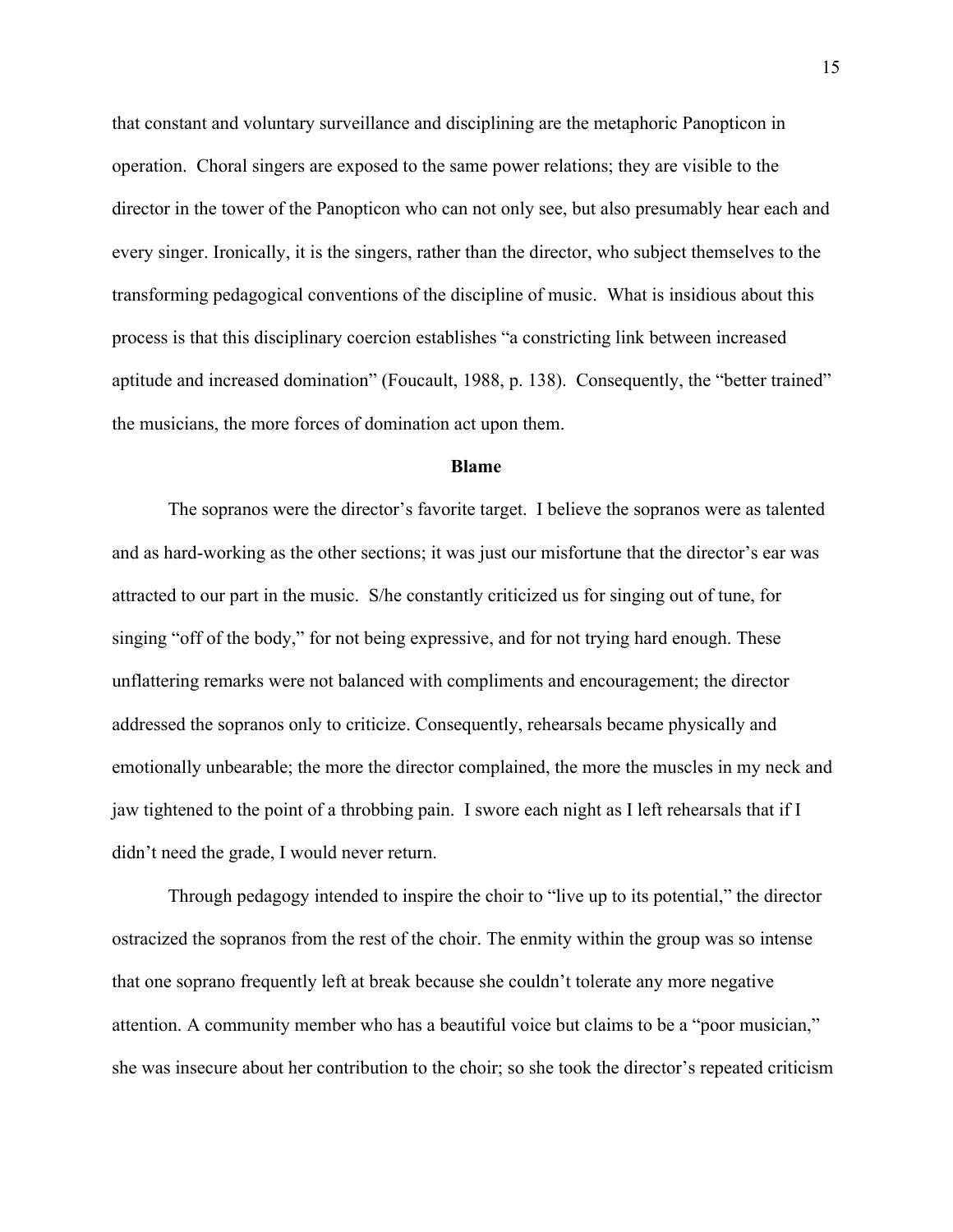of the sopranos personally. Although I am not aware of the details of their conversation, I do know that this resistance was ended after a confrontation with the director, and she no longer left at break.

Another soprano also took the director's pedagogy personally. One evening during the rehearsal, I saw her sit down quietly on the risers. When I asked if she was ill, with tears in her eyes she said she didn't know what to do to please the director. Frustrated because she respected the director's talent and knowledge, the soprano only wanted to "sing it right."

To work out the problems that were occurring during rehearsals, the sopranos formed a quasi-support group that met at a local bar after the last rehearsal of each week. Most of the sopranos showed up on a regular basis, and over drinks we would discuss our frustrations with the director and that evening's rehearsal.

A few basses joined us one week and were amazed at our perception of and dissatisfaction with rehearsals. They told us that we were being whiny and immature; we should think of the good of the choir and try to work harder. Needless to say, they weren't invited back! It amazed me however, that the basses shared the rehearsal experience with the sopranos, yet had so little understanding of our experience. We saw ourselves as victims, but the basses saw us as offenders. What they considered whining, we thought of as coping.

#### **Efficiency**

"Generally speaking, it might be said that the disciplines are techniques for assuring the ordering of human multiplicities" (Foucault, 1988, p. 218). There is nothing unusual about this description of the disciplinary system of power, but what is characteristic is the threefold tactics that disciplinary powers defines in relation to these multiplicities. First, it works to increase the ratio of docility to utility. Secondly, it tries to obtain power at the lowest possible cost and by its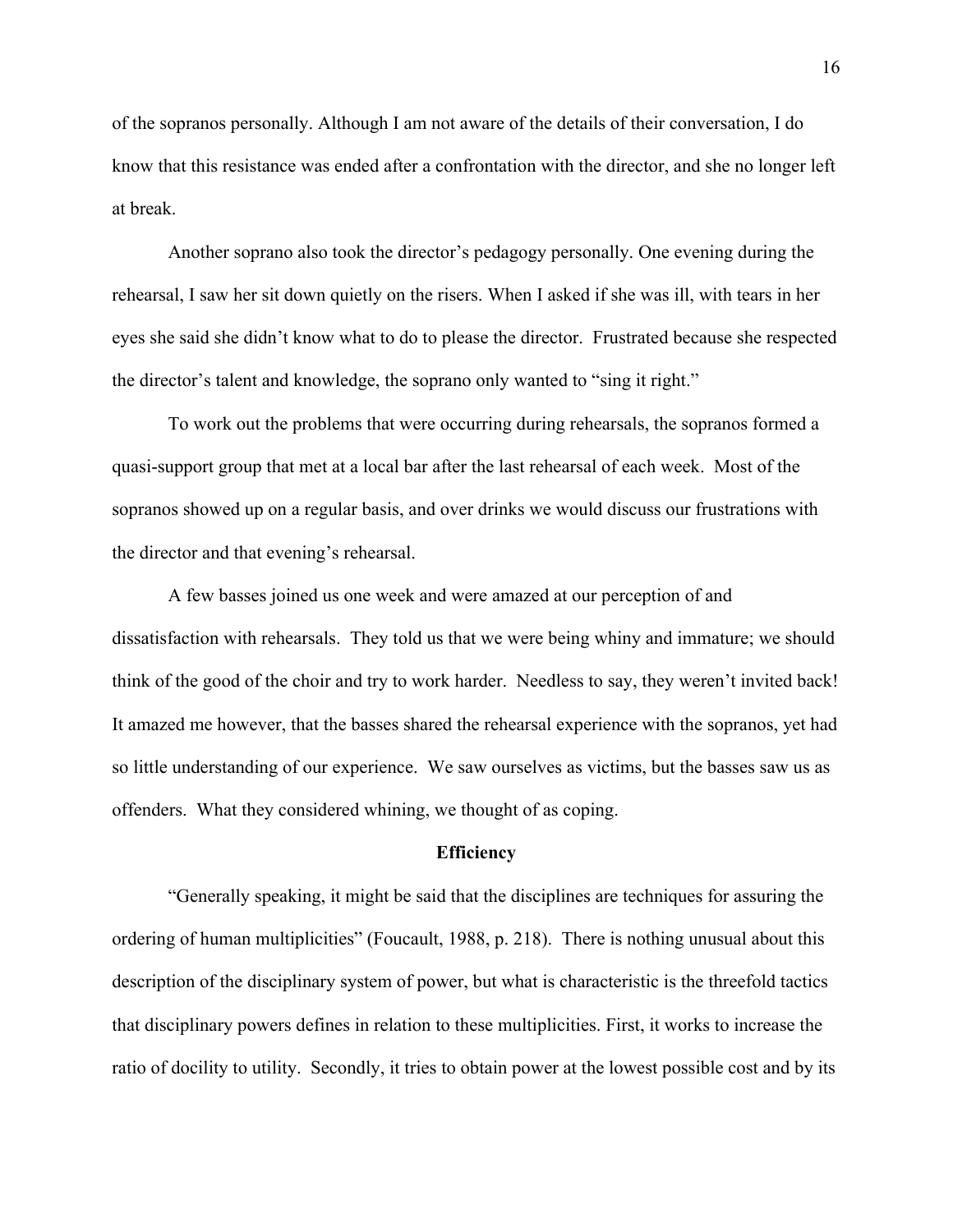relative invisibility. Third, it brings the effect of social power to a maximum intensity and extends it as far as possible without failure (Foucault, 1988, p. 218). These three characteristics of power can be used to make some sense of the relations in the choir with which I sang, especially between the sopranos and basses.

To eradicate conflict and increase docility-utility, power tries to achieve a unity of vision. Subsequently, the discourse in choral music puts forth a singular definition of Choir that becomes a part of the singers' subjectivities in order for Choir to be successful. The discourse promotes the notion that the purpose of choral music making is to reconstruct canonized choral literature in a stylistically "appropriate" and "aesthetically pleasing" manner; in other words, the music is of primary importance. This means that in order to construct choral music, one must acquire specific knowledge about choral repertoire, style periods, performance practices, and vocal pedagogy; hence the need for a "master of the discipline." As previously stated, other choir members may have institutionalized knowledge of music, but since power is most interested in efficiency and productivity, it becomes "common sense" that only one person should direct the choir. The fact that one person directing the choir is "common sense" returns us to the beginning of the discourse – the purpose of choir is to create a quality product, not a quality experience.

From my discussion with the sopranos, it was clear how this discourse of uniformity disciplined our bodies and subjectivities. In the case of the soprano who left at break, singing in this choir meant that she had to constantly evaluate her abilities and contributions, decide if she was capable of being a "good" choir member, and then determine how to become more efficient and productive. Her self-esteem was subordinate to uniformity. The soprano who was brought to tears by frustration is another example of the Panoptical gaze. She had not been overtly indicated as the "problem," but she took that self-policing role upon herself to try to placate the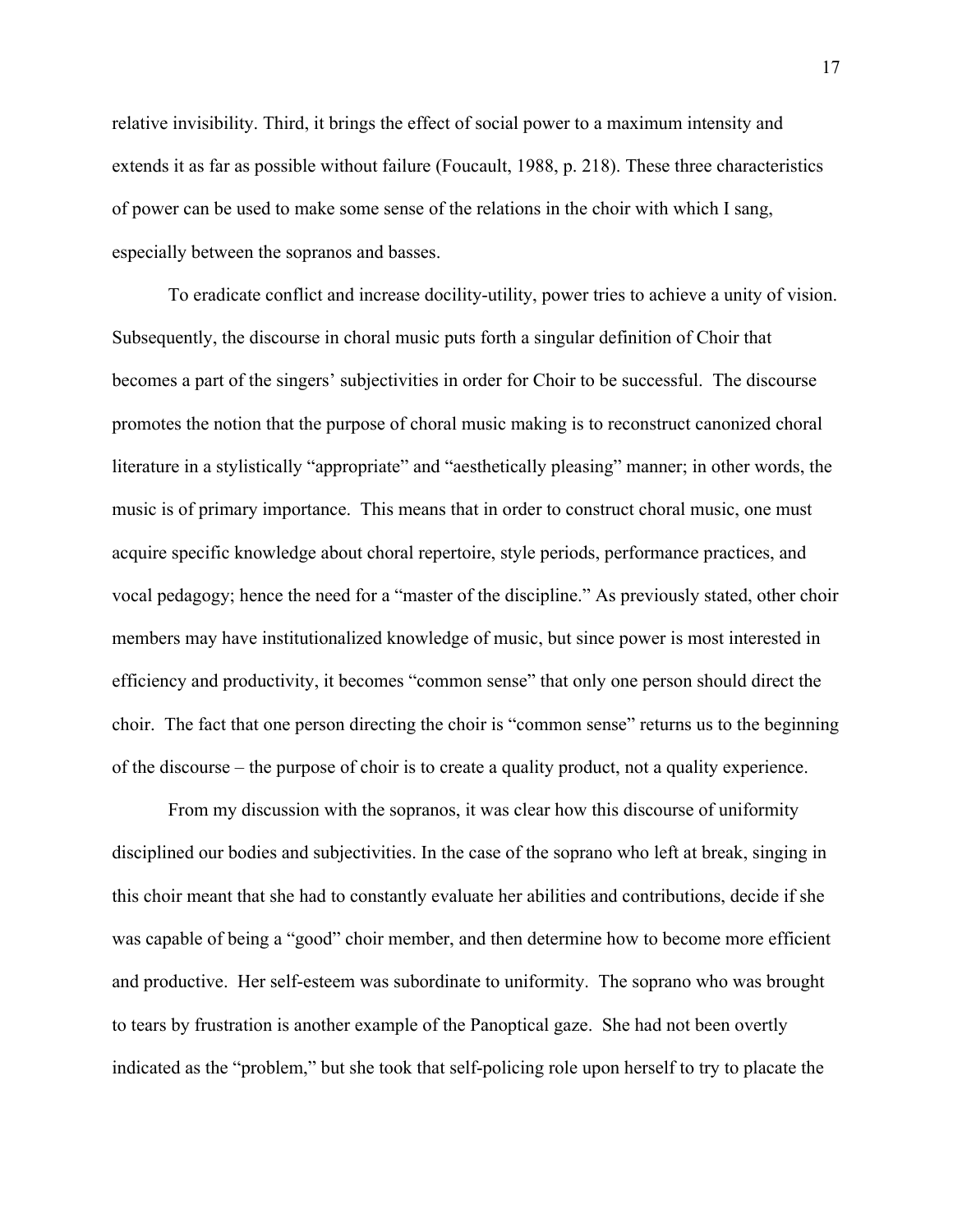director in the tower of "revered talent." Uniformity, in her case, did not allow for the personal needs and desires of individual singers. Finally, for me, uniformity disciplined by subjectivities to ignore the physical pain that I experienced as I left each night with my jaws clenched and shoulders scrunched against my neck from tension.

According to Foucault, power seeks to operate at the lowest cost, and the less visibility it has, the more cost-efficient it will be. Edward Said (1986) explains this phenomenon in terms of circle: "Inside the circle stand the blameless, the just, the omnicompetent, those who know the truth about themselves as well as the others. Outside the circle stand a miscellaneous bunch of querulous, whining complainers" (p. 50). In this choir, the inner circle was established with the director at its center, and the norms created by the inner circle were used to judge all else as deviant. The basses served as agents in this power struggle, and the fact that they functioned also as choir members and friends kept the visibility of the coercion low. The basses were not pushed out of the circle by the director's pedagogy; rather, they became part of the "blameless" and in fact asserted blame, reinforcing the uniform vision: "Think of the good of the choir, and try to work harder."

The effects of the social power, Foucault's third point, were brought to maximum intensity when our leisure time – our meetings at the bar – was preoccupied with and structured around our discomfort with choir. The disciplinary effects of power were exerted in our very choice to have these meetings; we were motivated to be part of the inner circle, and we wanted our work recognized and appreciated. We talked about how frustrated we were with the director's pedagogy and what that meant to us as individuals. Our proposed solutions to our discomfort, however, were stated in terms of what more we could do. We thought about holding extra sectionals, asking for a different standing arrangement, and talking to the director (which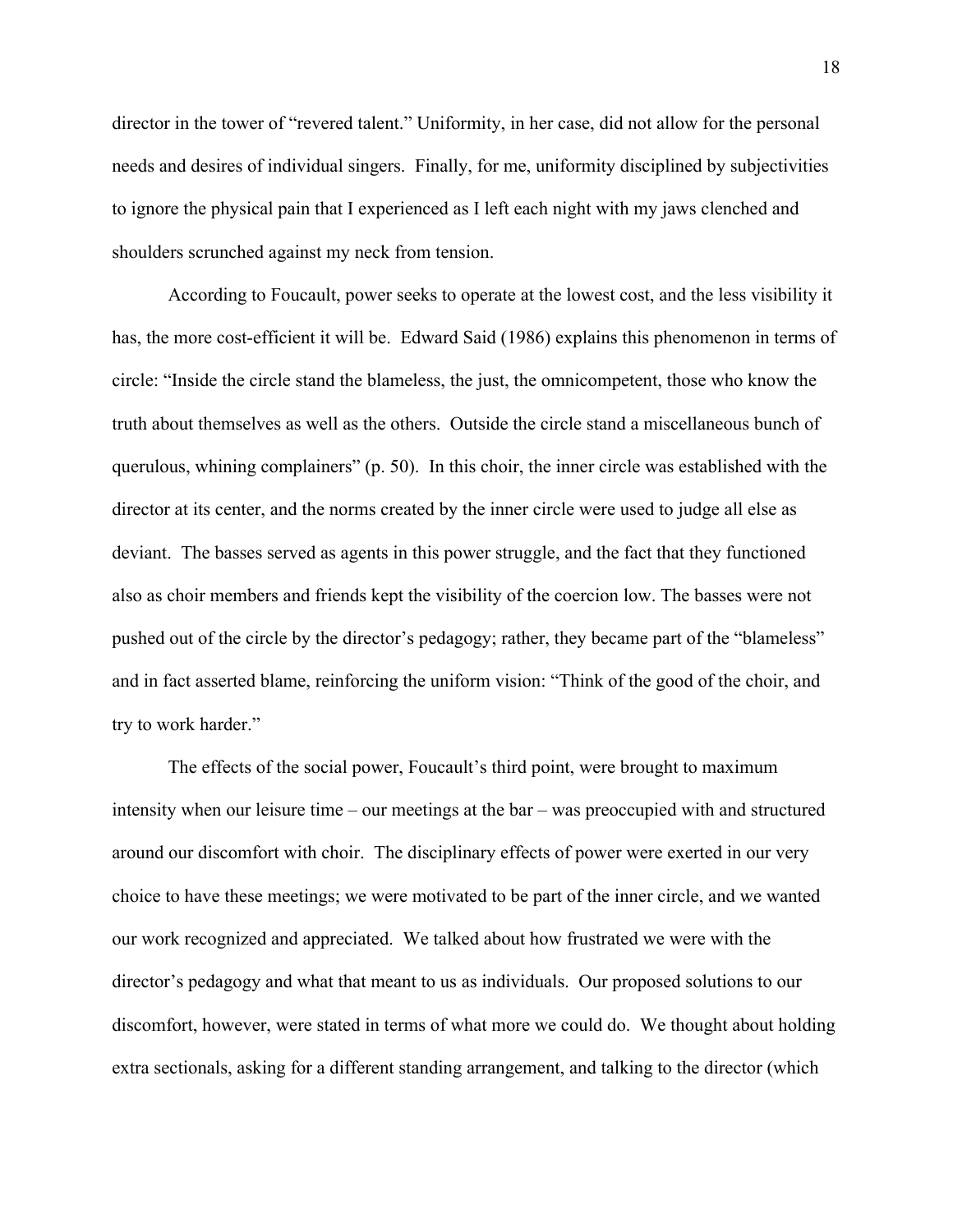we never did). We did not speak of dropping out of the choir anytime soon, only in terms of next year. Ironically, even though we were unhappy as members of this group and felt as if we were doing all that we could, the power of the normative discourse had encouraged a self-policing subjectivity by which we blamed ourselves. Remember, we were "well traine" musicians.

# **Companionship?**

I have been involved with choral music for 18 years as a singer or a director. It has been difficult to understand the complexity of my experiences, so I find myself asking others "Why do you sing in a Choir?" and "Why do you teach music, what's the purpose?" By listening to others, I hope to better understand my own experiences as I see myself reflected in and left out of their experiences and meaning-making. Consequently, I asked three friends with whom I was singing in a choir to read my narratives. I wanted to find out if they saw reflections of themselves in my story and what those might look like. Although all three friends come from different musical backgrounds, it is not my intention to regard their experiences as if they represent the voices of all who are like them. Rather, I wanted to see how three people from different positions within the institution might talk about the web of power relations discussed in my story. I consider my three friends fictional because I did not do in-depth interviews with each friend; rather I simply engaged them in short, and (by ethnographic standards) somewhat shallow conversations. As a result, you are hearing my voice probably more than those of the individuals.

My friend Molly, a junior studying theater arts, is singing for her third year in the choir described in this story. As a result of 12 years of piano study, she is an accomplished musician. Molly is also a soprano and stands next to me on the risers. Her response to my narrative was agreement, which I expected because we frequently commiserated during difficult rehearsals. She said that she was in choir to have fun and sing "good" music; she was not there to be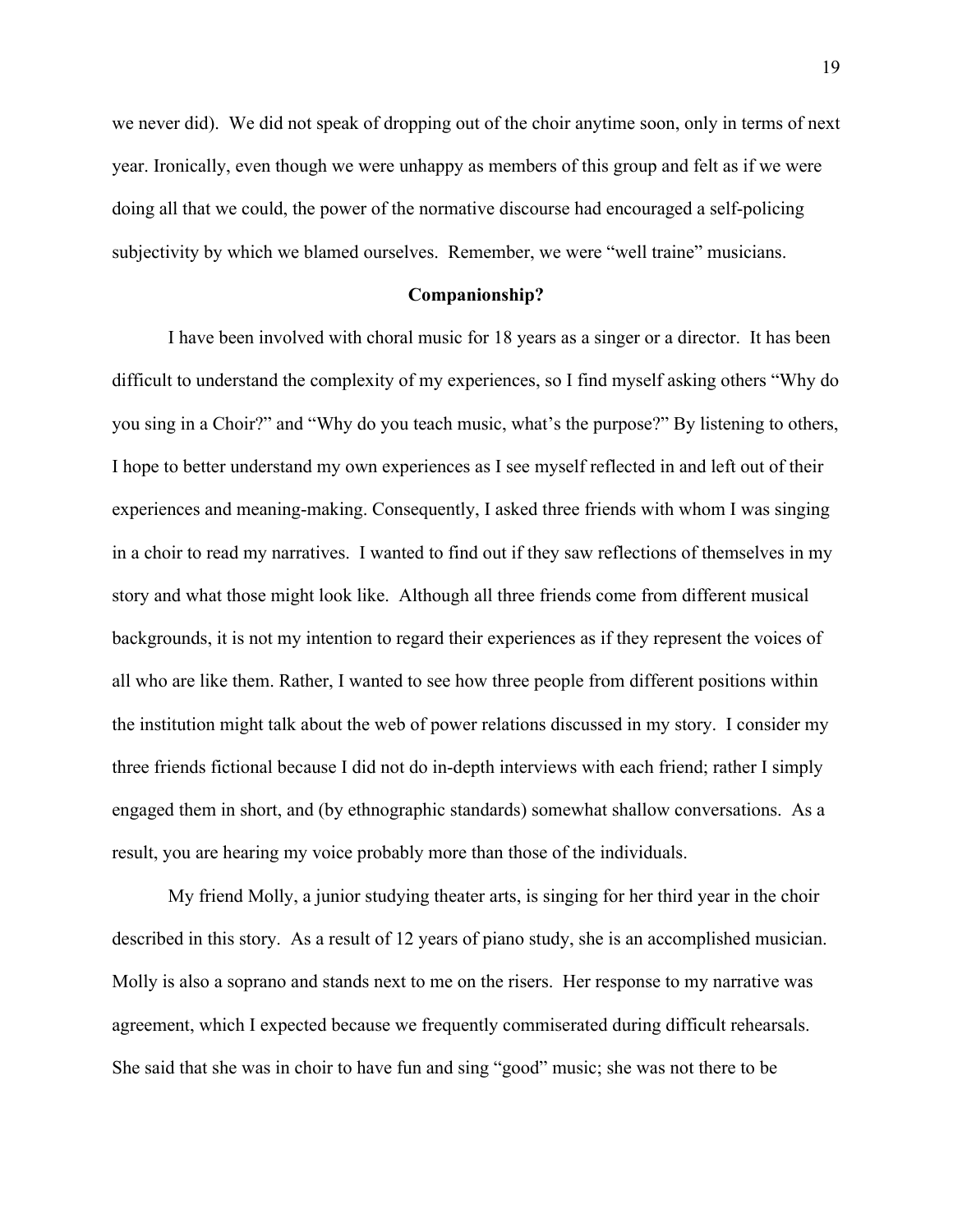antagonized. "I really hate when singing becomes a chore, and I have to make myself come every night. Some directors are definitely more fun to sing under than others. I like it when we can joke and have fun, but still accomplish all the things that the director wants us to do."

In one of his most profound statements about power, Foucault suggests that "Power is tolerable only on the condition that it masks a substantial part of itself" (1978, p. 86). In the case of choral rehearsals, power and privilege also seem to be made invisible or at least tolerable by pleasant personalities, i.e., benevolent dictators. This statement is applicable to Molly's perspective that singing in a choir became a problem when the director was self-centered and hostile toward the singers; she felt silenced and abused when the director had an unpleasant personality. The conventions of pedagogy that granted privilege and authority to the director did not, so far as our limited conversation indicated, evoke such feelings for her. Molly acknowledged that she had been part of some intolerable experiences and that things could change, but her observations about the web of power relations did not enter our conversation. Further, I felt that Molly believed in the need for a hierarchical relationship between the director and the choir.

I asked Annie to read my vignettes because she is a music education major who will soon be facing pedagogical issues in her own teaching. Annie identified with the soprano who wept from frustration and commented that she had similar experiences. She wondered aloud what the director could do to improve rehearsals, as the director was obligated to enter rehearsals with a plan of action; otherwise, Annie felt, rehearsals would become chaotic and unproductive. I asked Annie if she wanted her students to feel such frustration as a result of her teaching, and she said no, but she did not know what to do differently.

For Annie, choral pedagogy operates at the level of common sense; there are no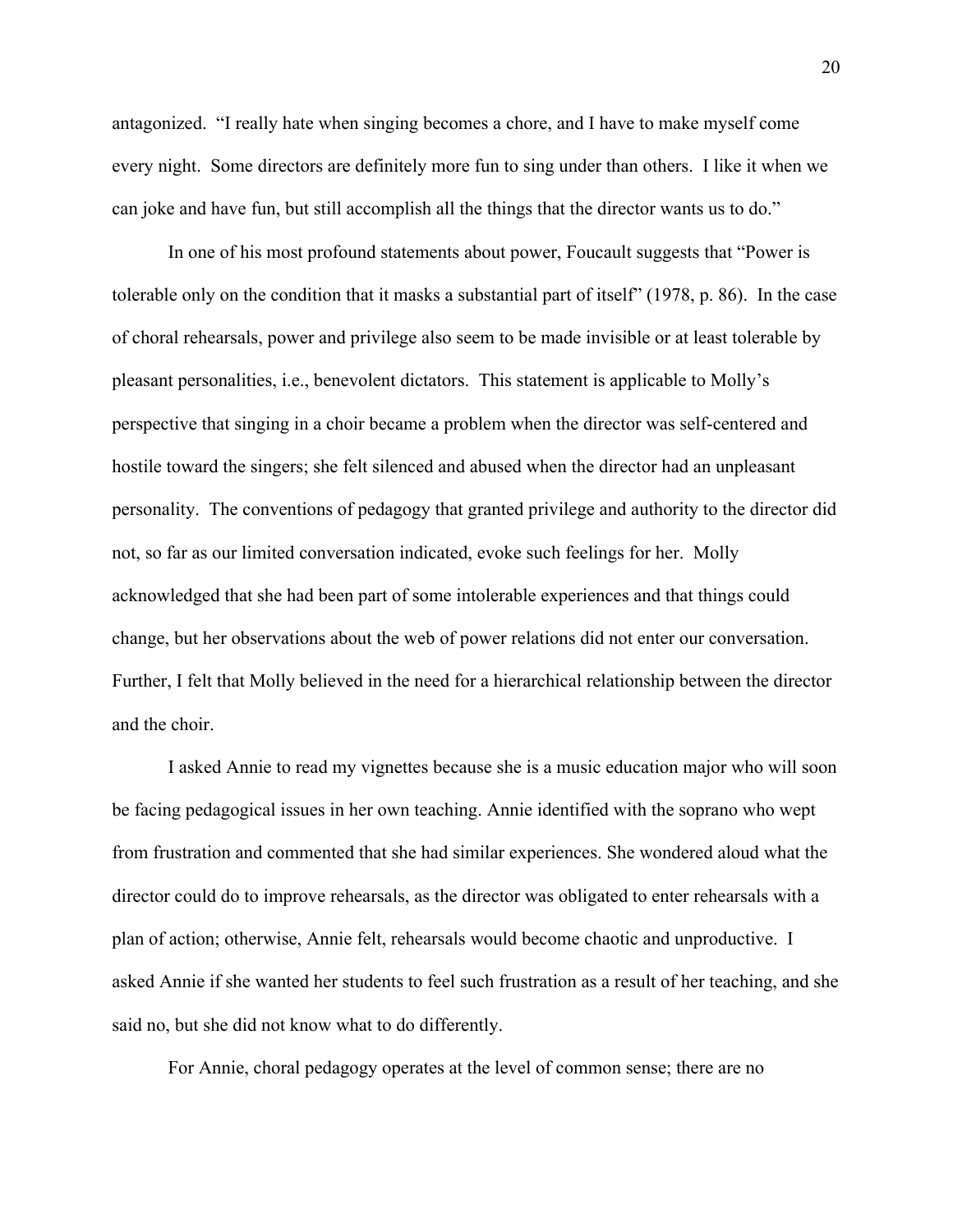alternatives. When she begins to teach, she will probably try to make the best of typical power relations. Moreover, Annie will be rewarded as an educator by working within this system; a discourse of difference may not be as easily successful.

When talking about her frustration from being unable to please the director, I felt that Annie believed that she deserved to be admonished in order to become "disciplined" enough to achieve the primary goal: a highly polished performance. In other words, if she could only become more self-regulated, Annie could avoid the unpleasantness of the director's pedagogy. This self-discipline once again hearkens back to Foucault's (1979) theory of how power acts on the body:

He who is subjected to a field of visibility, and knows it, assumes responsibility for the constraints of power; he makes them play spontaneously upon himself; he inscribes in himself the power relation in which he simultaneously plays both roles [master and slave]; he becomes the principal of his own subordination. (p. 225)

Through her allegiances, Annie assumed responsibility for the constraints of the director's power and became the product of her own subordination.

Finally, Annie's fear of chaos sets up a binary opposition between chaos and order. The power operating in this binary wants us to believe that if there was not order (and hence, someone creating the order) then chaos would prevail. This is an example of how power seeks efficiency by promoting singular definitions – chaos or order. There are many degrees of control between chaos and order that might offer possibilities for rethinking choral pedagogy.

The third person I asked to read my vignettes was Randy, a graduate student in choral conducting. We had a long discussion about my ideas, in which Randy indicated that an overly "picky" director can be frustrating, but he vehemently denounced the rest of my paper. He said that music educators who are interested in this "mushy, feel-good stuff" are killing the profession. "There are already too many incompetent musicians, and we don't need to devise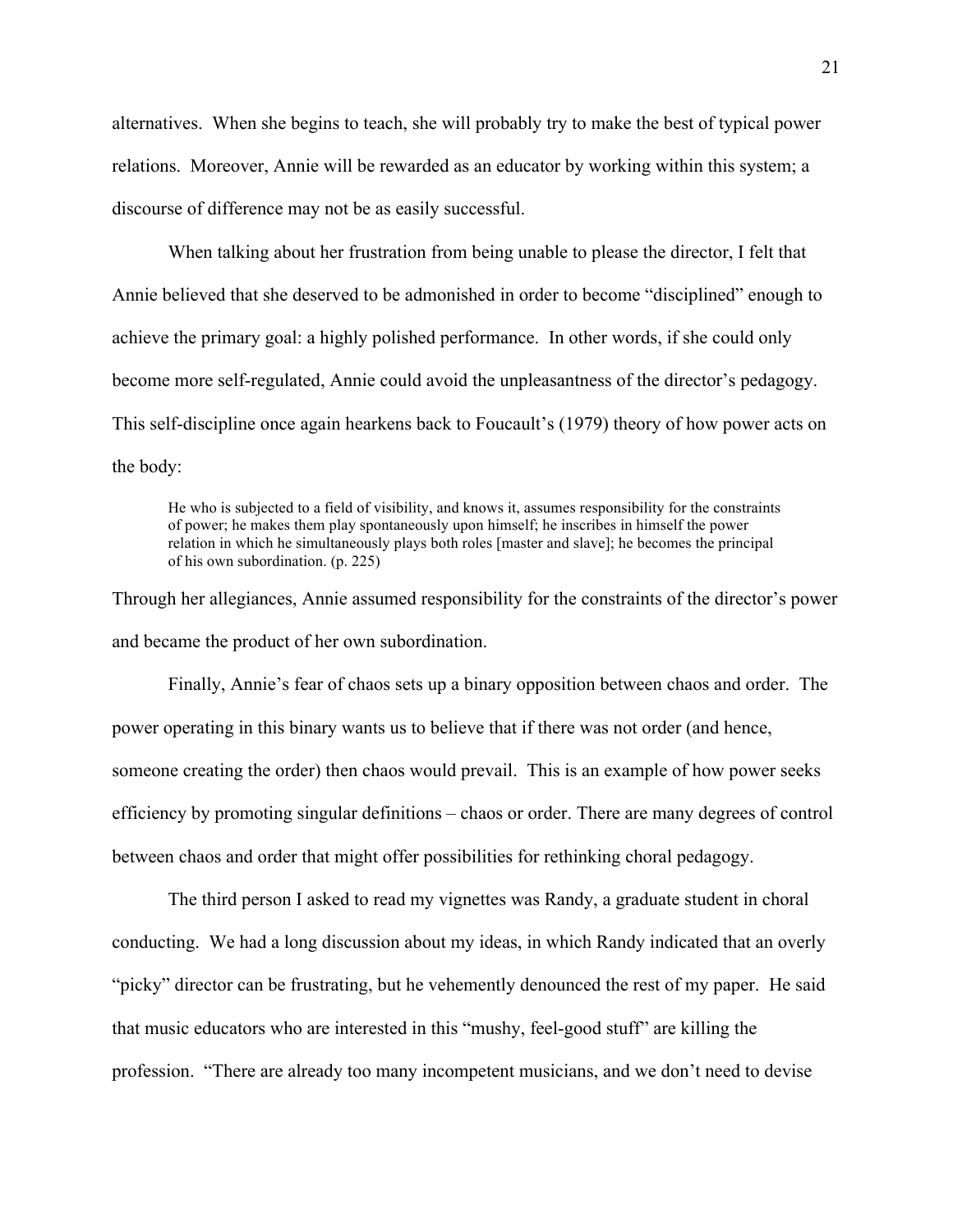another system that detracts from the skill-learning process," Randy asserted. He didn't feel that music teaching needed to be as negative as the pedagogy of the director I describe. With great fervor, however, he expressed concern for the lack of well-trained musicians who were capable of learning and performing high- quality choral music.

I probably shouldn't have been amazed at Randy's defensiveness, considering that I asked him to question the very assumptions upon which he will probably build his career. I found it disheartening, however, that Randy equated student-directed pedagogy with incompetence. This hearkens back to the singular choral vision promoted by dominant discourses that say efficiency is best achieved by one director. Similarly, Randy seemed to be in favor of the binary opposition that gives authority and privilege to skill learning over emotional development. Moreover, it made sense that the director would focus exclusively on the technical requirements of the music because a technically correct performance was pleasurable to Randy. Further, for Randy, community within a choir was created by going out for drinks after the rehearsal. I asked him how I could convince him that there might be other ways to direct a choir, and he replied that he would be willing to accept a different process if I could prove that it produced the same or a better product. Within a performing group, it is difficult to escape product-oriented thinking.

My search for companionship was somewhat successful. I found friends who, like myself, felt choir could be tedious and boring at times, but their proposed solutions staved well within the boundaries of "traditional" practice. As a result of normative discourses within music and choral practice, there aren't many spaces to think of, let alone practice, choir in a different manner.

22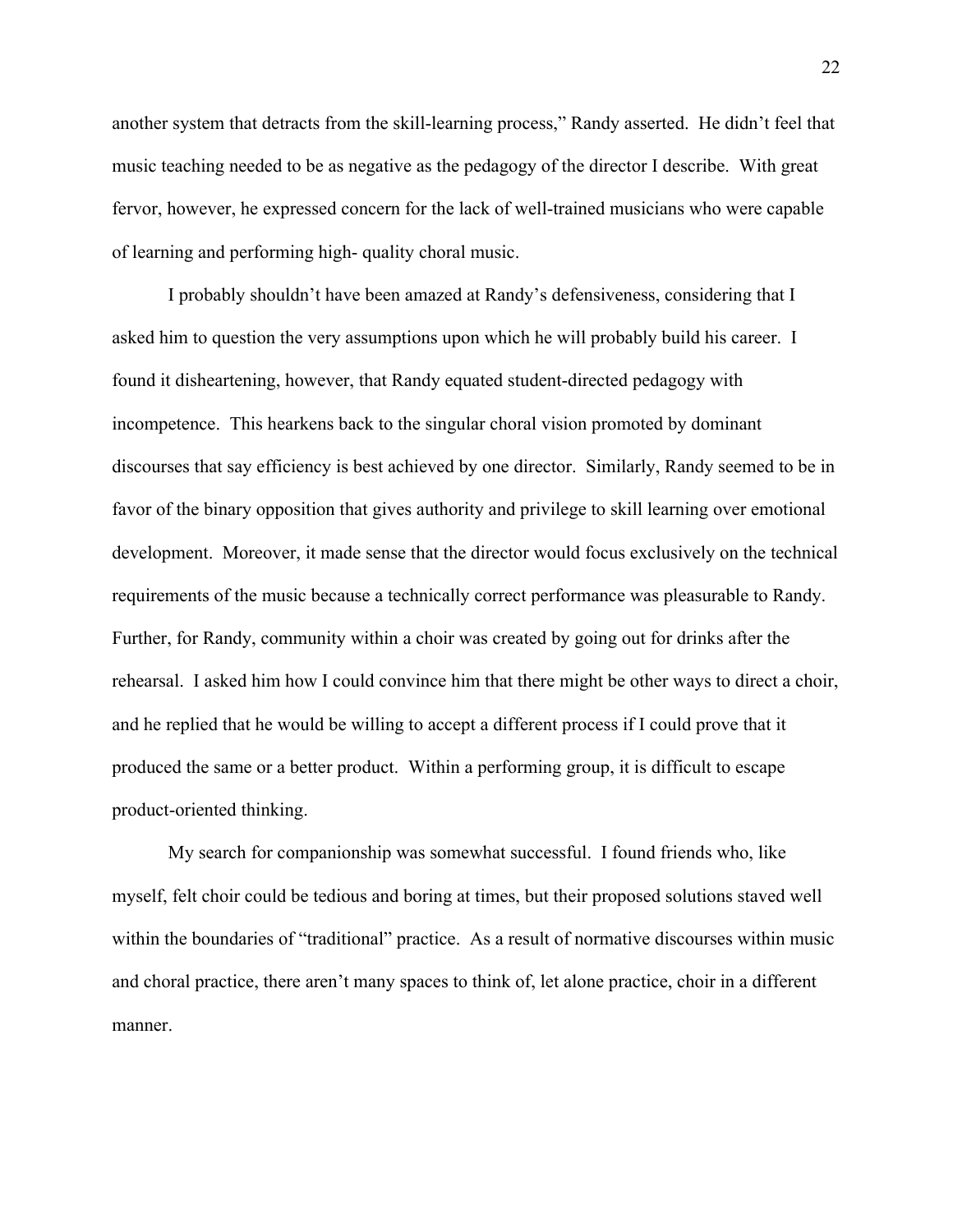# **No Happy Endings?**

It has not been my intent in this paper to blame the director for the silence of the choir members, although it would be easy to credit this situation to "bad pedagogy." The relationships among director and choir members are much more complex than that. Singers are not passive victims; they willingly enter into a position that is, by the conventions of choral pedagogy, subordinate. Singers do possess the ability to subvert the authority lent to the director. Similarly, directors are trapped by the conventions of choral pedagogy. Their role is rigidly defined by the system of rules created by the institution of music and the expectations of singers. Susan Bordo (1988) explains,

Foucault reminds us that although a perfectly clear logic may characterize historical power relations, with perfectly decipherable aims and objectives, it is nonetheless "often the case that no one was there to have invented" (Foucault, 1988, p. 85) these aims and strategies, either through choice of individuals or through the rational game plan of some presiding "headquarters." This does not mean that individuals do not consciously pursue goals that advance their own positions, and advance certain power positions in the process. But it does deny that in doing so, they are directing the overall movements of relations, or engineering their shape. They may not even know what that shape is. Nor does the fact that power relations involve the domination of particular groups – say, prisoners by guards, females by males, amateurs by experts – entail that the dominators are in control of the situation, or that the dominated do not sometimes advance and extend the situation themselves (p. 91).

Because it is impossible to blame director or singer, I argue that it is the system of

beliefs, the conventions of choral pedagogy which determine the interaction between director and singer, that must be questioned. This re-vision is not a simple task, as exemplified in my story. Even though many choir members were dissatisfied with rehearsals, they did not question the system of rules that created this situation. Rather, they focused on the personality of the director, the talent and efforts of the sopranos, and their individual contributions.

Feminist theory helps disable the predominance of male culture which established this power structure and system of beliefs within choirs. Feminist musicologists have unmasked the value-laden assumptions of the Western canon and revealed the strategies used to dismiss music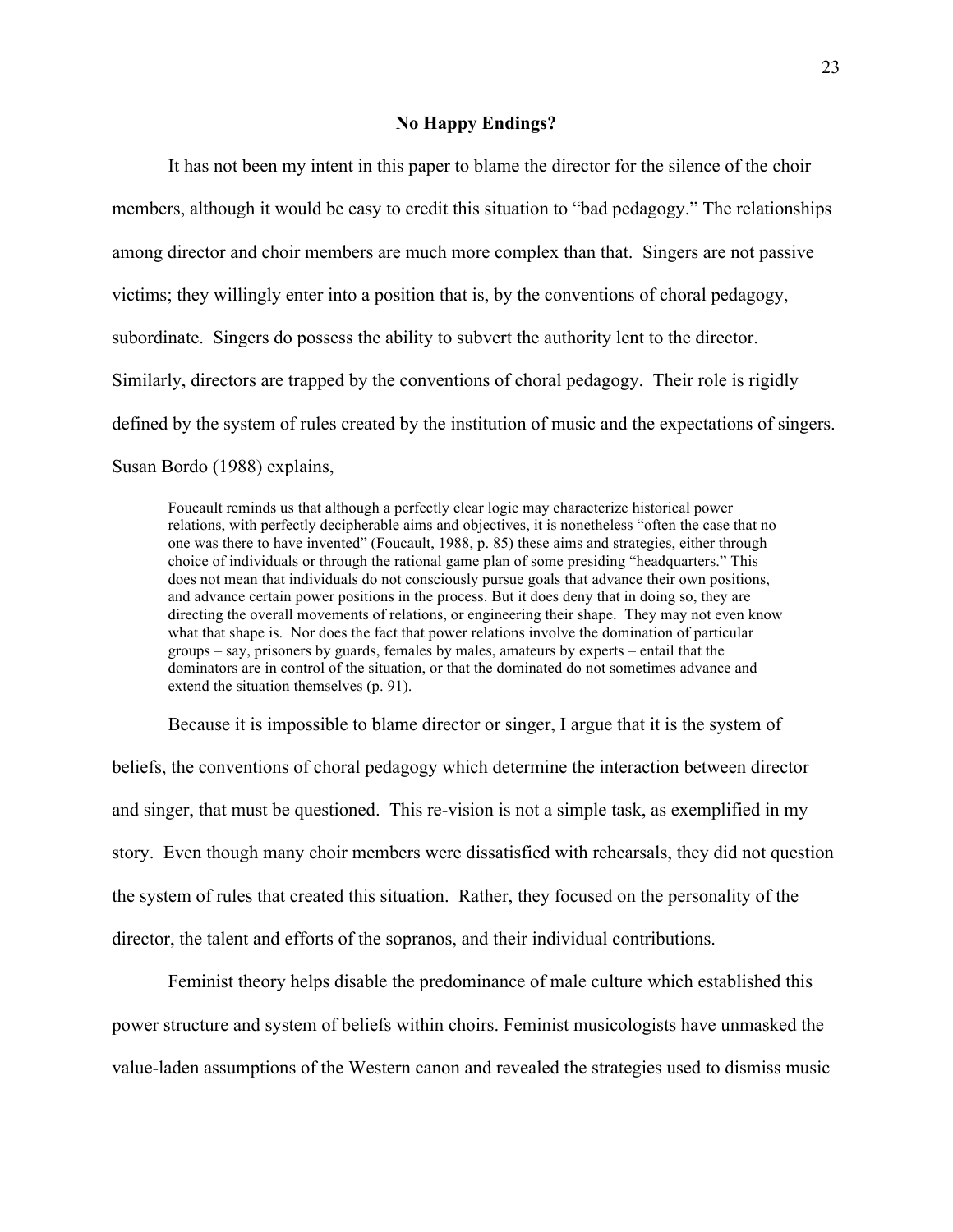written by women. Similarly, feminist pedagogues and feminist theory provide a lens to question the historical and political context of choral pedagogy, and therefore the means to question the inherent power relations.

Obviously, I have no simple answers! I do, however, have many questions. For instance, is it possible to stop thinking of Choir, which is defined by universal Truths, to which all singers and directors must be subjected? I wonder if we could talk about choir as being made up of individuals with diverse interests, needs, experiences, and social histories and how their knowledge could inform and transform our practices? Directors are as diverse as singers; therefore, how could that diversity play and work to its fullest advantage within each specific situation, instead of trying to fit into a conventional mold?

In addition to re-thinking the choral bodies, I wonder if we can break the bind of the process/product binary that seems to center finally on product. Is there something more, or different, or other than process versus product? Could we re-configure choirs with a different language that might mediate different practices? In conclusion, my final and summary question: How can choral bodies be actively designed anew?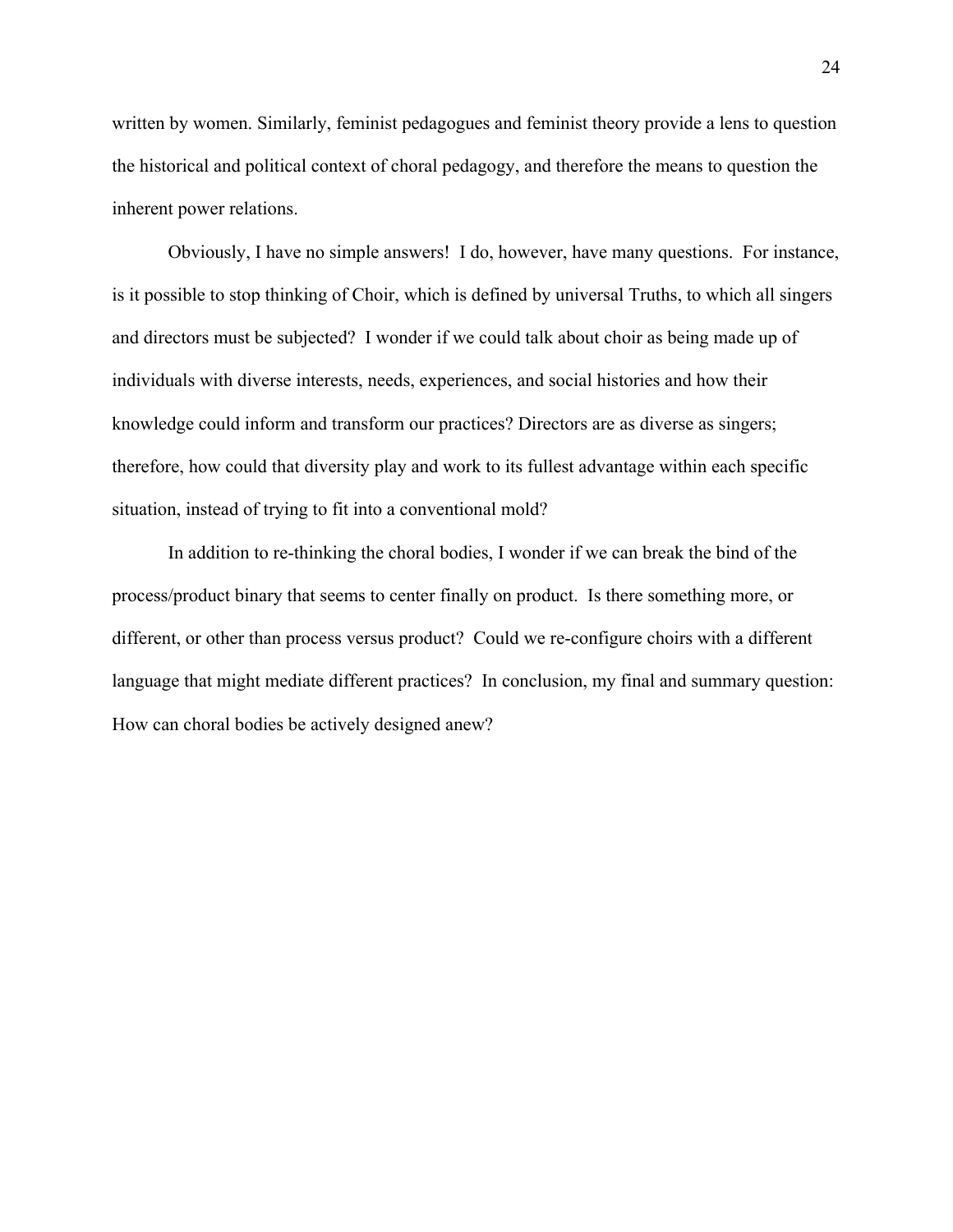# **Acknowledgments**

This paper represents the contributions and ideas of many people. Most significant among them are Susan Dunn, Elizabeth Ellsworth, Julia Koza, and Mimi Orner. This article originally appeared in *The Quarterly Journal of Music Teaching and Learning,* Volume IV, Number, 5/Volume V, Number 1, 1994. Permission for reproduction granted by the author and the founder/editor of *The Quarterly.*